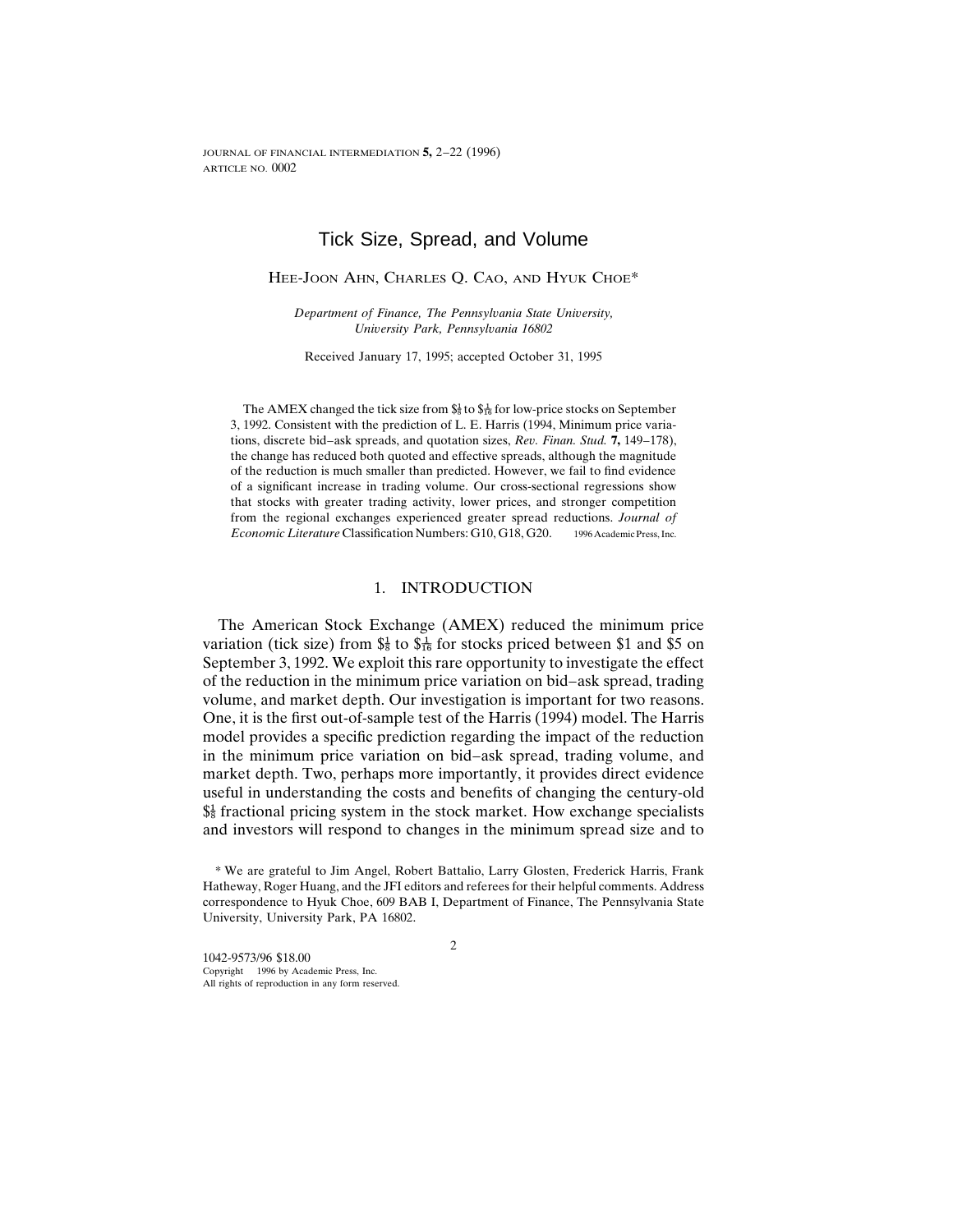changes in the pricing system is central to the ongoing regulatory debate over fractional versus decimal pricing systems.<sup>1</sup> While there are numerous arguments regarding the consequences of changing the pricing system, none of them are based on empirical evidence.

This study focuses on transaction costs, trading volume, and market depth surrounding the change in the AMEX's tick-size rule. We use two different benchmark stock groups to test whether the changes in these variables are significant. The first benchmark group consists of the New York Stock Exchange (NYSE) stocks priced between \$1 and \$5, and the second contains the AMEX stocks priced between \$5 and \$10. These two benchmark groups enable us to control for the influence of other factors that are unrelated to the AMEX tick-size change.

Our main finding is that the AMEX tick-size change from  $\frac{61}{8}$  to  $\frac{1}{16}$  has a significant impact on the effective spread as well as on the quoted spread for stocks traded at prices between \$1 and \$5, although the impact is not uniform across stocks. The significant decrease in the spread is primarily due to an increase in one-sixteenth quotations and a decrease in one-eighth quotations. Trading activity (measured by daily share and dollar volume) and market depth (measured by quotation quantity), however, do not change significantly in response to this reduction in tick size.

This study is closely related to those of Ball *et al.* (1985) and Harris (1991, 1994). In particular, Harris (1994) develops a cross-sectional model for the discrete spread and uses the estimated model to predict the reduction in the spread, the change in  $\frac{1}{46}$  quote frequency, trading volume, and market depth once the tick size is reduced from  $\frac{1}{8}$  to  $\frac{1}{16}$ . For stocks with prices less than \$10, the model predicts a significant reduction in the bid–ask spread as well as in the quotation, but a significant increase in trading volume (Harris, 1994, p. 149). For actively traded stocks, we find that the direction of the changes in the spread and the spread frequency at  $\frac{1}{2}$  are generally consistent with Harris' prediction, although the magnitudes of the changes are much smaller than predicted. For example, during the three-month period after the AMEX changed the rule, the quoted spread, as well as the effective spread, declined by about 19%. The effective spread decreased from 13.1 to 10.6 cents per share, suggesting a significant reduction in transaction costs paid by investors. The proportion of the spread quoted at  $\frac{1}{4}$  increases from nothing to 28%, and the spread quoted at  $\frac{1}{8}$ decreases from 72 to 51%.

However, there is no significant increase in trading volume attributed to

<sup>1</sup> Strictly speaking, the issue of fractional versus decimal pricing is not the same as the issue of reducing the minimum price variation. However, the debate over decimal pricing centers on the benefits and costs of reducing the minimum price variation. For example, see Securities and Exchange Commission (SEC) (1994).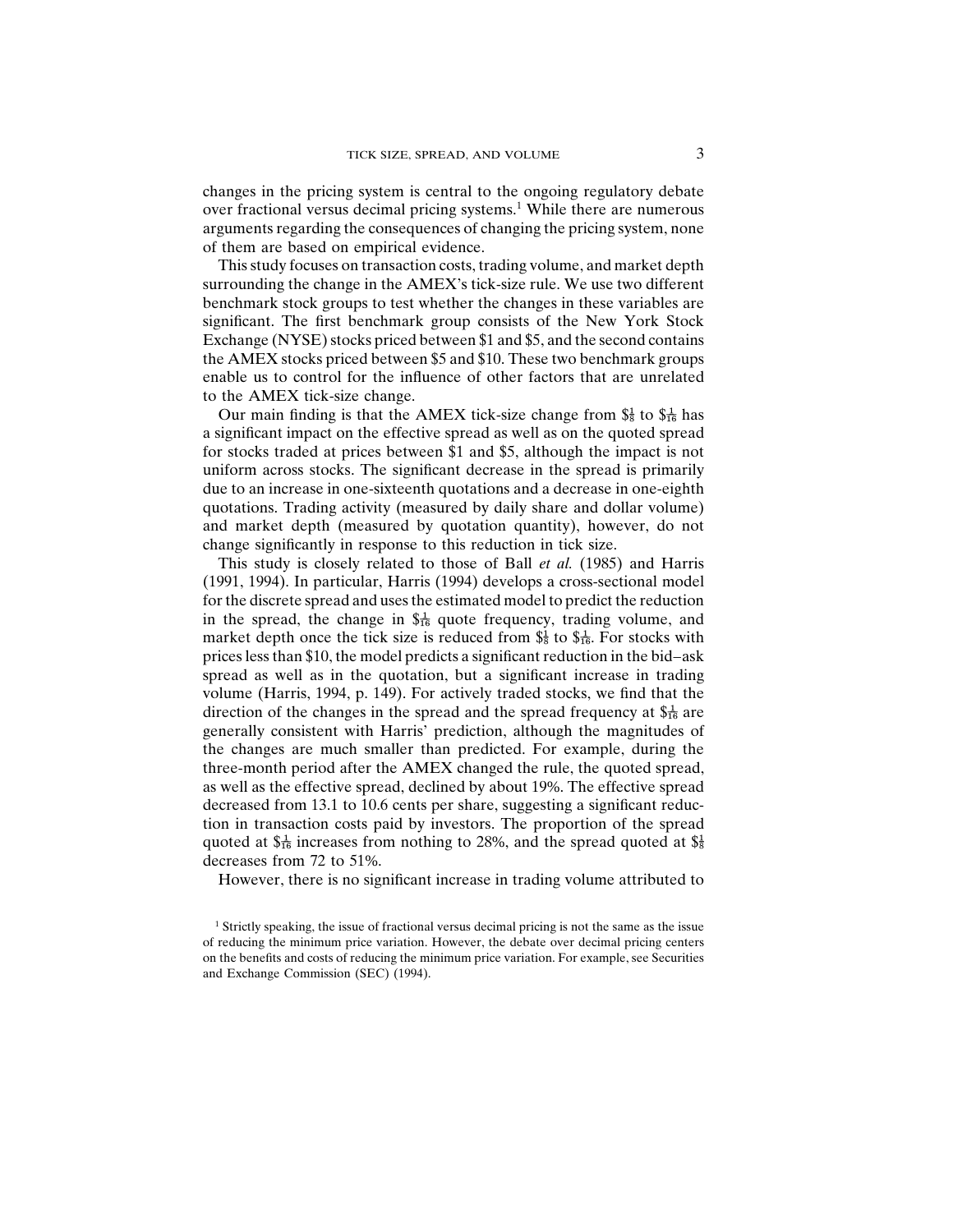the reduction in tick size. Our result also shows that the decreased ticksize rule does not have much impact on infrequently traded stocks. For these stocks, the effective spread, the frequency of the quote at  $\frac{4}{8}$ , the trading volume, and the quotation are almost unchanged.

Our cross-sectional regressions further reveal that stocks with greater trading activity, lower prices, and stronger competition from the regional exchanges experienced greater reductions in spreads. That is, these stocks are more likely to be bound by the  $\frac{1}{8}$  tick size.

The remainder of this paper is organized as follows. Section 2 discusses the policy debate and develops testable hypotheses. Section 3 describes the data and outlines empirical tests. Section 4 presents the results, and Section 5 concludes.

### 2. EMPIRICAL ISSUES

# A. *Fractional versus Decimal Pricing*

For most stocks traded on the NYSE and the AMEX, the minimum price variation is mandated by exchange rules to be  $\frac{1}{8}$ , which often coincides with the bid–ask spread.<sup>2</sup> Recently, this  $\frac{1}{8}$  minimum price variation has come under attack by policy makers and investors. Some believe that the minimum price variation of  $\hat{\mathbb{S}}_8^1$  may artificially inflate bid–ask spreads. They argue that the  $\frac{1}{8}$  minimum price variation hinders competition among dealers and imposes unnecessary transaction costs on investors for several reasons: (1) For low-price stocks, the  $\frac{1}{8}$  minimum price variation may be too large to accommodate typical changes in fundamentals, which in turn may make prices uninformative. (2) If one dealer offers his best bid–ask prices and another dealer can offer a narrower spread but the improvement is not  $\frac{1}{8}$  or more, the second dealer will be prohibited from posting his bid–ask prices when the minimum variation is  $\hat{s}_{\overline{s}}^1$ . Consequently, investors pay more than necessary to execute a trade. (3) The minimum increment of  $\frac{4}{36}$  in prices "may contribute to the practice of payment for order flow by ensuring a dealer's spread that is large enough for a market maker to pay profitably a penny or two a share for order flow'' (SEC, 1994, p. 18). By executing a trade through a market maker or nonexchange dealer who posts a wider spread, brokers may benefit from receiving side payments at

 $2$  According to NYSE Rule 62, the minimum price variation for securities selling above \$1 per share is  $\frac{1}{36}$ . AMEX Rule 127 imposed the same minimum price variation for stocks traded at or above \$1 until September 2, 1992. The AMEX stocks that were previously traded on the National Association of Security Dealer Automated Quotation/National Market System (NASDAQ/NMS) and that had low prices could be traded on sixteenths before September, 1992.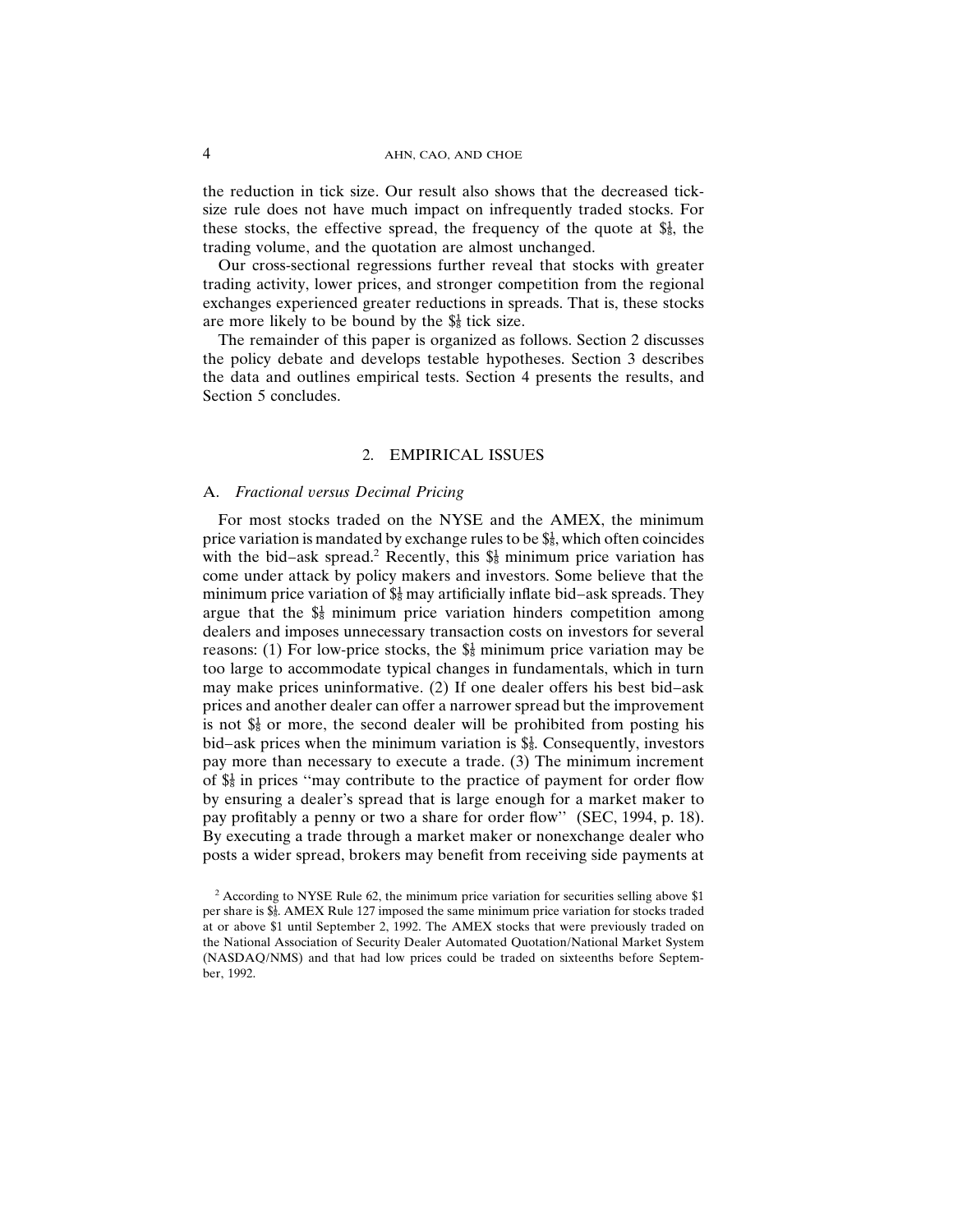the expense of investors because the trade is not executed at the best price. SEC (1994) concludes that the current pricing system with minimum variation of  $\frac{1}{8}$  for the majority of stocks needs revision and "decimal pricing is preferable and may be inevitable at some point in the future.''

Advocates of reduced price variation and decimal pricing argue that the reduction in tick size will lead to a decrease in transaction costs paid by investors and an increase in trading volume. It will also lead to an increase in profits for market markers and an improvement in market liquidity. Ultimately, a decimal trading system will make the U.S. exchanges more commatter), a account the global market. Moreover, the decimal trading system has already been adopted by many foreign exchanges. Opponents claim that the narrower spread may force market makers to abandon infrequently traded stocks, or to reduce their support for these stocks. As a result, market liquidity for these stocks would decrease, and thus impose additional costs on investors who wanted to trade them.

### B. *Testable Hypotheses*

*Bid–Ask Spread.* Since the posted spread cannot be smaller than the tick size, the observed spread can be higher than the spread which would be quoted if a smaller price variation were permitted. Harris (1994) documents that the tick size of  $\frac{4}{8}$  is binding for many stocks. According to his estimate, 45% of all NYSE quotations had a spread of  $\frac{4}{88}$ . If the tick size is an important constraint, a reduction in the minimum price variation will decrease the spread. Further, the decrease in the spread is expected to be greater for lower price stocks because the constraint is likely to be more binding for these stocks.

*Trading Volume and Market Depth.* Intuitively, the trading cost is negatively related to trading volume. Since a binding minimum price variation makes stock trading unnecessarily expensive by artificially inflating the spread, it forces investors to trade less than they otherwise would. Hence, a reduction in tick size is likely to increase trading volume. In addition to the impact on trading volume, the reduction in the tick size also makes the provision of liquidity less profitable. Thus, liquidity suppliers such as market makers are less willing to trade.<sup>3</sup> Furthermore, a smaller tick size will increase the probability of trading with informed traders.<sup>4</sup> Consequently, a reduction in tick size is likely to reduce the market depth.

*Harris' Predictions.* Harris (1994) estimates a discrete spread model for

<sup>&</sup>lt;sup>3</sup> As Harris (1994) and Biais *et al.* (1994) point out, price discreteness and time priority create incentives to supply liquidity.

<sup>&</sup>lt;sup>4</sup> Anshuman and Kalay (1993) argue that price discreteness reduces the value of private information.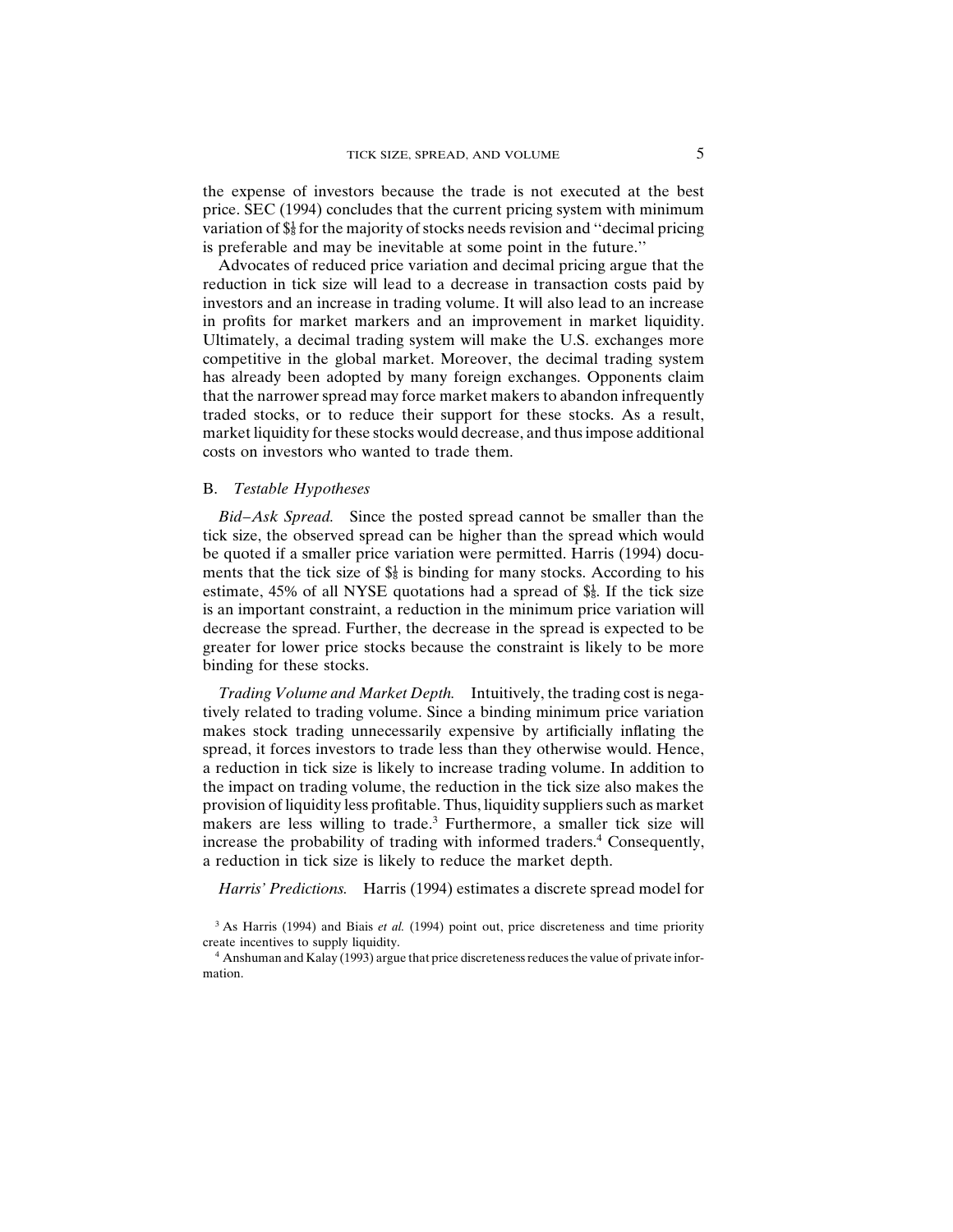the NYSE/AMEX stocks. Based on the estimation result, he provides detailed predictions on the expected changes in the spread, trading volume and market depth following a reduction in tick size. Specifically, the model predicts that the average spread will decrease by 38% (from 17 to 10.5 cents) for stocks priced below \$10 if the tick size is reduced from  $\frac{4}{5}$  to  $\frac{4}{5}$ . It also predicts that daily trading volume will increase by 34% and market depth will decrease by 16%.

# 3. DATA

The intraday data used in this paper are from the 1992 Institute for the Study of Security Markets (ISSM) transactions file. We initially selected all common stocks listed on the NYSE or AMEX during the period from June to November 1992. Since the AMEX reduced the tick size from  $\frac{1}{8}$ to  $\frac{1}{6}$  for stocks priced between \$1 and \$5 on September 3, 1992, we chose a three-month period before this date and another three-month period after this date. The first period is from June 1 to August 31, 1992 ( the preevent period) and the second is from September 3 to November 30, 1992 (the post-event period). Several exclusion criteria are applied sequentially. First, a stock is dropped from the sample if it experiences a split or a reverse split at any time during the six-month sample period. Second, a stock is excluded if its average price is less than \$1 or greater than \$10 in either the pre-event or the post-event period. The average price is defined as the average daily closing price over the period. Third, the AMEX stocks traded on odd sixteenths before September 3, 1992 are also eliminated.5 The AMEX permitted trading on sixteenths for low-price stocks that were previously traded on NASDAQ/NMS.

In each period, we divide the remaining stocks into two groups based on whether the average price is between \$1 and \$5, or between \$5 and \$10. If the price group of a stock in the post-event period is different from that in the pre-event period, the stock is excluded from the sample. This procedure ensures that the same number of stocks exists in both pre- and post-event periods and facilitates comparison between the two periods. The AMEX stocks in the \$1–\$5 price group will be the main sample (159 stocks) because stocks in this group are affected by the new tick-size rule. The remaining three groups, the AMEX stocks in the \$5–\$10 price group (145 stocks) and the NYSE stocks in the \$1–\$5 price group (125 stocks) and in the \$5–\$10 price group (252 stocks), are used as control samples.

We use several standard filters to screen the trade and quote data. Trades

<sup>5</sup> This criterion excludes 26 \$1–\$5 range and 4 \$5–\$10 range AMEX stocks from the sample. In an earlier version, we did not eliminate these stocks. The results were virtually the same.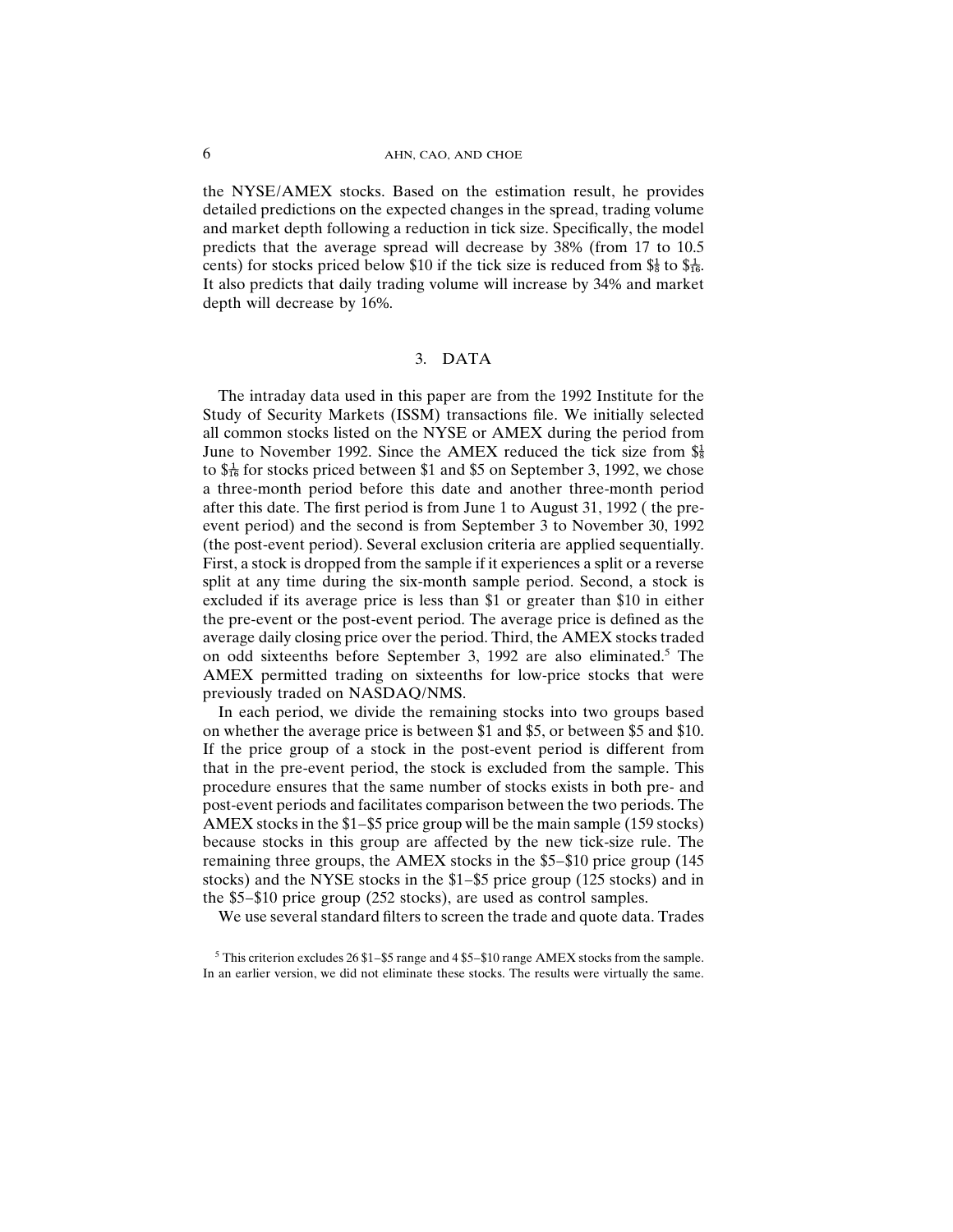flagged by the ISSM as errors as well as nonstandard delivery trades are eliminated. All quotes that are not BBO (Best Bid & Offer) eligible are also eliminated  $\overline{6}$ 

If a trade/quote observation is recorded before 9:30 AM or after 4:04  $\text{PM}$ ,<sup>7</sup> the observation is discarded. Further, we exclude all quotes originating in markets other than the primary exchange because regional quotes tend to closely follow the quotes posted by the primary exchange. We exclude daily opening trades, which are made in a batch auction, from all analyses except for the analysis of trading volume.

### 4. EMPIRICAL RESULTS

To examine the impact and consequence of the AMEX tick-size change on various characteristics of trades and quotes (the quoted bid–ask spread, the effective spread, the trading volume, and the ask and bid quantities per quote), we adopt a uniform aggregation procedure. For a given variable of interest, we first calculate the average of the variable over the threemonth period for each stock, and then obtain the cross-sectional mean, median, and standard error. When examining the change in the variable caused by the tick-size change, it is important to control for the effects of other confounding factors. For this purpose, we compare the change in the variable for the AMEX stocks in the price range of \$1–\$5 with those of two different control groups: (1) the NYSE stocks that are priced between \$1 and \$5, and (2) the AMEX stocks that are priced between \$5 and \$10. The first group is used to control for factors that affect trading characteristics of low-price stocks, and the second group is used to control for factors that affect stocks on the same exchange but in a different price range.

In addition to the above two tests, we conduct another test which is identical to the second test (i.e., comparing with the AMEX \$5–\$10 stocks), except that the variable is adjusted for the proportional difference between the two price-range groups.<sup>8</sup> The adjustment factor we use is the ratio of the average change for the NYSE \$1–\$5 stocks to the average change for the NYSE \$5–\$10 stocks. We adjust the variable for each stock in the AMEX \$5–\$10 price group by multiplying it by this adjustment factor. The resulting benchmark is potentially more informative because it may capture, over time, the systematic relationship between the \$1–\$5 and \$5–\$10 groups.

<sup>6</sup> BBO-ineligible quotes are closing quotations, trading halts, pre-opening indications, and nonfirm quotations.

<sup>7</sup> We use 4:04 instead of 4:00 p.m., following the ISSM's recommendation. See ISSM manual.

<sup>&</sup>lt;sup>8</sup> We are grateful to an anonymous referee for suggesting this test.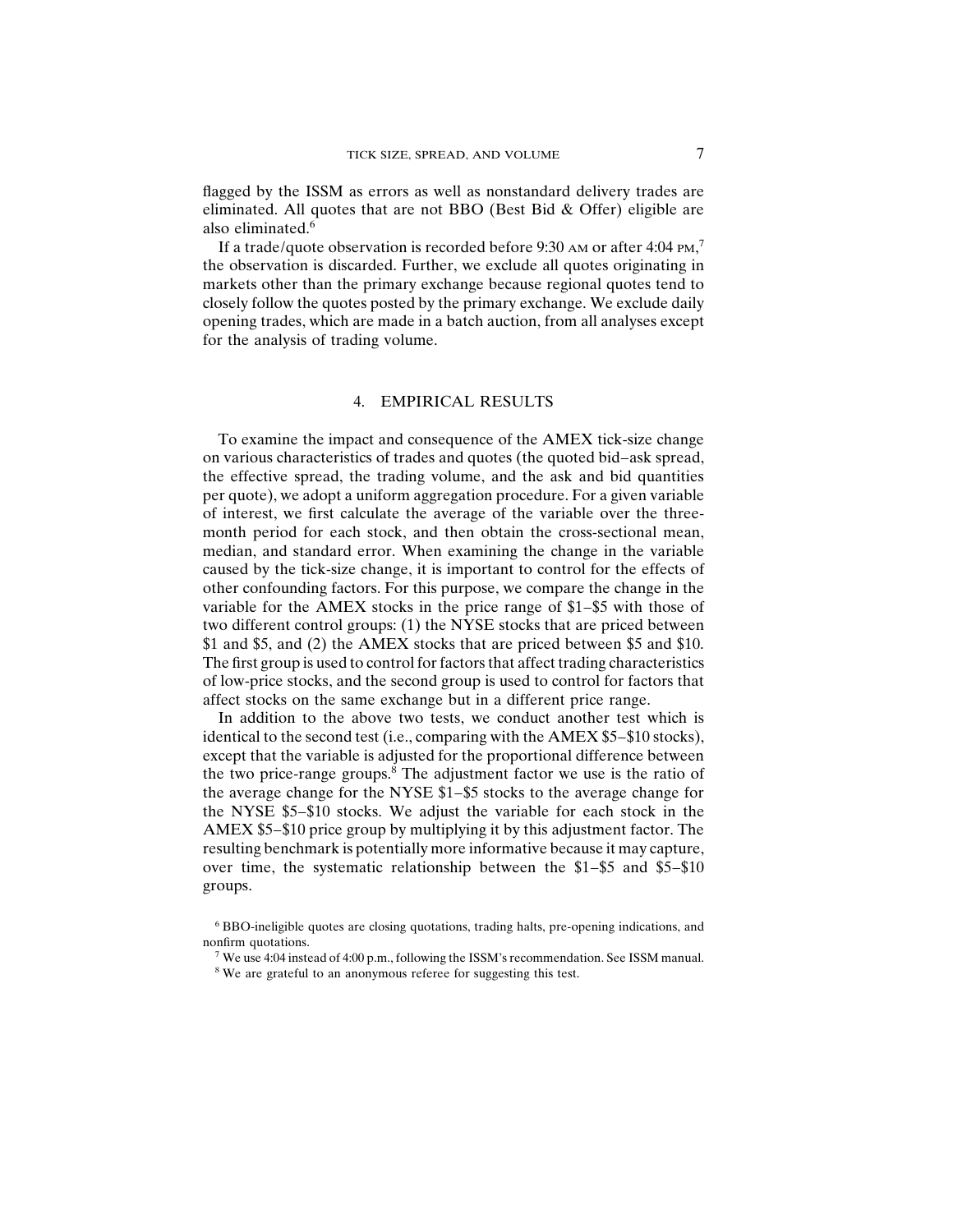|                                 |                              |                                 |                  | АМЕЛ Э1-ЭЭ ЭТОСКS              |                                  |                                      |                                      |
|---------------------------------|------------------------------|---------------------------------|------------------|--------------------------------|----------------------------------|--------------------------------------|--------------------------------------|
|                                 | Ouoted<br>spread<br>in cents | Effective<br>spread<br>in cents | No. of<br>trades | Share<br>volume<br>in $100$ 's | Dollar<br>volume<br>in $$100$ 's | Ask size<br>per quote<br>in $100$ 's | Bid size<br>per quote<br>in $100$ 's |
| Mean                            | 18.41                        | 14.18                           | 5.82             | 94.05                          | 328.25                           | 34.60                                | 39.60                                |
| Std. dev.                       | 3.09                         | 3.47                            | 8.83             | 201.26                         | 697.87                           | 67.51                                | 63.16                                |
| 10th percentile                 | 14.93                        | 10.87                           | 0.58             | 4.83                           | 12.79                            | 6.66                                 | 6.92                                 |
| 1st quartile                    | 16.35                        | 12.11                           | 1.05             | 10.77                          | 28.43                            | 9.75                                 | 13.76                                |
| Median                          | 18.00                        | 13.45                           | 2.88             | 26.57                          | 86.82                            | 17.09                                | 22.18                                |
| 3rd quartile<br>90th percentile | 19.92<br>22.62               | 15.49<br>18.18                  | 6.22<br>13.86    | 76.91<br>189.82                | 282.22<br>783.69                 | 34.53<br>72.42                       | 40.87<br>81.16                       |
|                                 |                              |                                 |                  |                                |                                  |                                      |                                      |

TABLE I SUMMARY STATISTICS OF THE SPREAD, TRADING VOLUME, AND MARKET DEPTH FOR THE  $\overline{\text{AMEV}}$  \$1–\$5 S<sub>TOCKS</sub>

*Note.* The cross-sectional distributions for the average quoted spread, effective spread, daily number of trades, daily share volume, daily dollar volume, ask size, and bid size per quote are reported for the 159 AMEX stocks priced between \$1 and \$5. For a given stock, the averages are calculated from the three-month period prior to September 3, 1992, the day on which the new tick size rule became effective. The quoted spread is the difference between the ask and bid quotes. The effective spread is calculated as  $2|p_t - q_t|$ , where  $p_t$  is the price at time *t* and  $q_t$  is the midpoint of bid and ask quotes in effect at *t*.

Two statistical tests are conducted. The first is the F-test and the second is the nonparametric Wilcoxon rank-sum test. We use both tests because they complement one another. While the F-test is more powerful under the normality assumption, the Wilcoxon test is more robust when the distribution of the test statistic is nonnormal. We test whether the ''change'' in the variable for the AMEX stocks in the \$1–\$5 price range differs from that of our benchmark groups. Table I provides the cross-sectional distributions of the variables analyzed. The following subsections report empirical results.

### A. *The Bid–Ask Spread*

Table II reports descriptive statistics for the quoted spread (in cents) and the percentage change in the quoted spread for the AMEX and the NYSE stocks. The quoted spread is calculated as the difference between the ask and bid quotes. For the AMEX stocks in the \$1–\$5 price range, Table II (Panel A) shows that the mean quoted spread indeed declines after the AMEX reduced the tick size. The average spreads are 18.4 and 16.7 cents for the pre- and post-event periods, respectively. The reduction in the spread is about 1.7 cents, or 9.6%. The spreads for the two benchmark groups (\$5–\$10 AMEX stocks and \$1–\$5 NYSE stocks) remain unchanged in the post-event period (Panels A and B, Table II). Furthermore, all test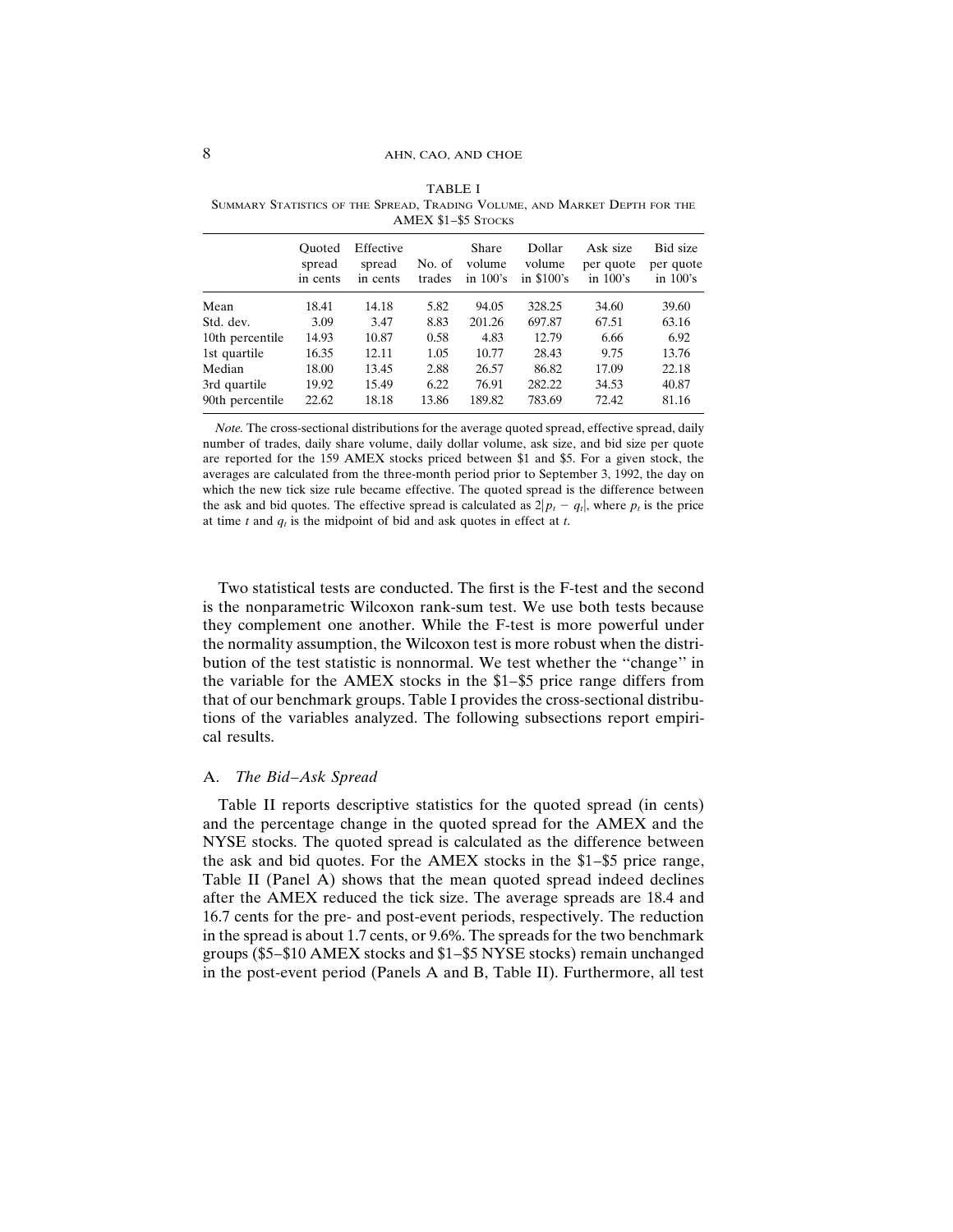|        |        |                  | A. AMEX stocks        |        |                    |               |
|--------|--------|------------------|-----------------------|--------|--------------------|---------------|
|        |        | $$1-$5(N = 159)$ |                       |        | $$5-$10 (N = 145)$ |               |
|        | Before | After            | Change $(\%)$         | Before | After              | Change $(\%)$ |
| Mean   | 18.41  | 16.70            | $-9.61$               | 20.40  | 20.41              | 0.27          |
| (S.E.) | (0.24) | (0.30)           | (1.16)                | (0.33) | (0.35)             | (0.71)        |
| Median | 18.00  | 17.05            | $-7.50$               | 20.28  | 20.24              | 0.23          |
|        |        |                  | <b>B.</b> NYSE stocks |        |                    |               |
|        |        | $$1-$5(N = 125)$ |                       |        | $$5-$10 (N = 252)$ |               |
|        | Before | After            | Change $(\%)$         | Before | After              | Change $(\%)$ |
| Mean   | 17.49  | 17.13            | $-1.25$               | 17.82  | 17.80              | 0.42          |
| (S.E.) | (0.26) | (0.21)           | (0.83)                | (0.24) | (0.22)             | (0.48)        |
| Median | 16.91  | 16.86            | $-1.45$               | 17.69  | 17.54              | $-0.42$       |
|        |        |                  |                       |        |                    |               |

TABLE II THE QUOTED SPREAD (IN CENTS) FOR THE AMEX AND NYSE STOCKS

*Note.* The quoted spread and percentage change in the quoted spread are calculated for the three-month periods before and after September 3, 1992, the day on which the new ticksize rule became effective. The quoted spread is the difference between the ask and bid quotes.

statistics strongly reject the null hypotheses that there is no difference in the percentage change of the spread between the AMEX \$1–\$5 group and the three benchmark groups. The evidence suggests that the reduction in the spread is statistically significant.

While the significant reduction in the mean spread is consistent with Harris' prediction, the observed magnitude of the reduction is short of his prediction. Since many stocks listed on the AMEX are traded infrequently, the cross-sectional average spread may not represent the average transaction costs because each stock is weighted equally regardless of its trading frequency. To examine the impact of the minimum tick rule change on stocks with different trading frequency, we partition the \$1–\$5 AMEX stocks into three equal-sized subsamples based on the average number of daily trades. Since the reduction in tick size may affect the trading frequency, using the trading frequency in the post-event period as an exogenous classification variable is questionable. To avoid the endogeneity problem, we use the trading frequency during the pre-event period.

In Table III, we report summary statistics for the quoted spread for the AMEX stocks (\$1–\$5) in three categories. In both pre- and post-event periods, the bid–ask spread is inversely related to the number of trades. For example, for the least actively traded, the middle, and the most actively traded groups, the average spreads per share are 20.6, 18.4, and 16.2 cents,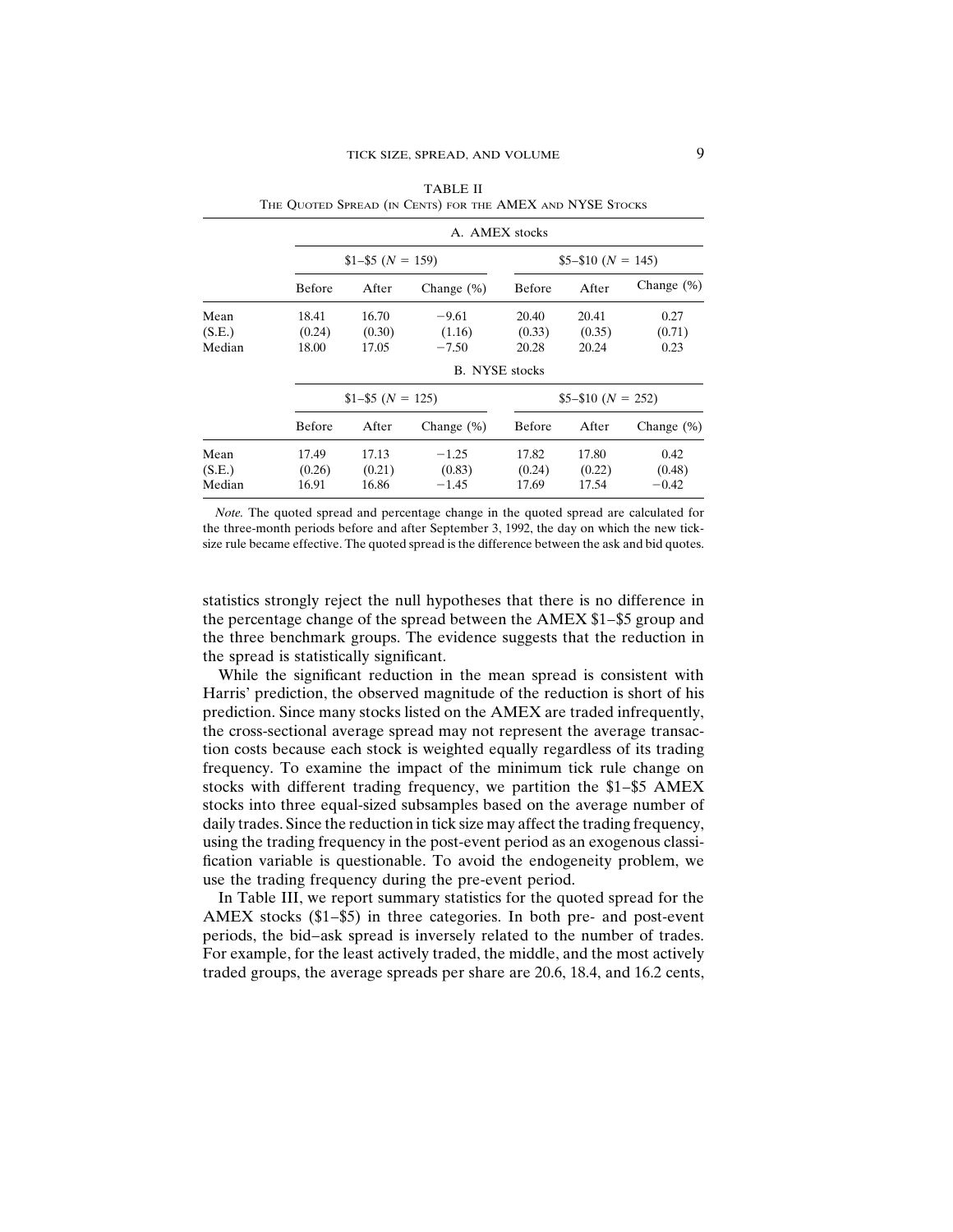|                          |                          |                                         |                              |                          | A. Summary statistics    |                                    |                          |                                      |                                |
|--------------------------|--------------------------|-----------------------------------------|------------------------------|--------------------------|--------------------------|------------------------------------|--------------------------|--------------------------------------|--------------------------------|
|                          |                          | No. of trades $\leq 1.65$<br>$(N = 53)$ |                              |                          | $(N = 53)$               | $1.65 <$ No. of trades $\leq 4.90$ |                          | $4.90 <$ No. of trades<br>$(N = 53)$ |                                |
|                          | Before                   | After                                   | Change<br>(% )               | Before                   | After                    | Change<br>(% )                     | Before                   | After                                | Change<br>(%)                  |
| Mean<br>(S.E.)<br>Median | 20.62<br>(0.48)<br>20.31 | 19.50<br>(0.40)<br>19.60                | $-4.29$<br>(1.90)<br>$-4.37$ | 18.44<br>(0.20)<br>18.48 | 17.34<br>(0.27)<br>17.46 | $-5.78$<br>(1.31)<br>$-6.00$       | 16.19<br>(0.30)<br>15.91 | 13.25<br>(0.45)<br>13.36             | $-18.74$<br>(2.12)<br>$-20.01$ |

TABLE III THE QUOTED SPREAD (IN CENTS) FOR THE AMEX STOCKS SORTED BY TRADING FREQUENCY (\$1–\$5 PRICE GROUP)

B. Tests of the null hypothesis that there is no difference in percentage changes between the AMEX \$1–\$5 group and each of the three benchmark groups; *p* values are reported

|                                              |                | No. of trades $\leq 1.65$ |                | $1.65 <$ No. of<br>trades $\leq 4.90$ |                | $4.90 <$ No. of trades |
|----------------------------------------------|----------------|---------------------------|----------------|---------------------------------------|----------------|------------------------|
| Benchmark Group                              | <i>F</i> -test | Wilcoxon test             | F-test         | Wilcoxon test                         | F-test         | Wilcoxon test          |
| AMEX \$5-\$10 stocks<br>AMEX \$5-\$10 stocks | 0.006          | 0.001                     | 0.000          | 0.000                                 | 0.000          | 0.000                  |
| $(adjusted)^a$<br>NYSE \$1-\$5 stocks        | 0.078<br>0.088 | 0.016<br>0.007            | 0.002<br>0.004 | 0.002<br>0.001                        | 0.000<br>0.000 | 0.000<br>0.000         |

*Note.* The quoted spread and percentage change in the quoted spread are calculated for the three-month periods before and after September 3, 1992, the day on which the new tick size rule became effective. All stocks in the sample are partitioned into three groups based on average daily number of trades in the pre-event period. The quoted spread is the difference between the ask and bid quotes.

*<sup>a</sup>* For each stock, the adjustment factor is

$$
\[ \frac{\text{cross-sectional mean } % \text{ change for NYSE } $1-$$5 group} {\text{cross-sectional mean } % \text{ change for NYSE } $5-$$10 group} \].
$$

respectively. Surprisingly, the reduction in the quoted spread in response to the tick-size change is positively related to the trading frequency. While the least frequently traded stocks exhibit a 4% decrease in the quoted spread (from 20.6 to 19.5 cents), the most actively traded stocks show a 19% reduction in the spread (from 16.2 to 13.3 cents). This positive relationship may be related to the components of the bid–ask spread. Glosten and Harris (1988), Stoll (1989), George *et al.* (1991), Madhavan *et al.* (1994), Huang and Stoll (1994), and many others decompose the bid–ask spread into the order processing component and the asymmetric information cost component.<sup>9</sup> The major component of the spread is the order processing

<sup>9</sup> A third component is the inventory cost. However, empirical evidence suggests that the inventory cost is small (Hasbrouck, 1988; Stoll, 1989; Madhavan and Smidt, 1991). Therefore, we do not distinguish between the order processing and inventory costs.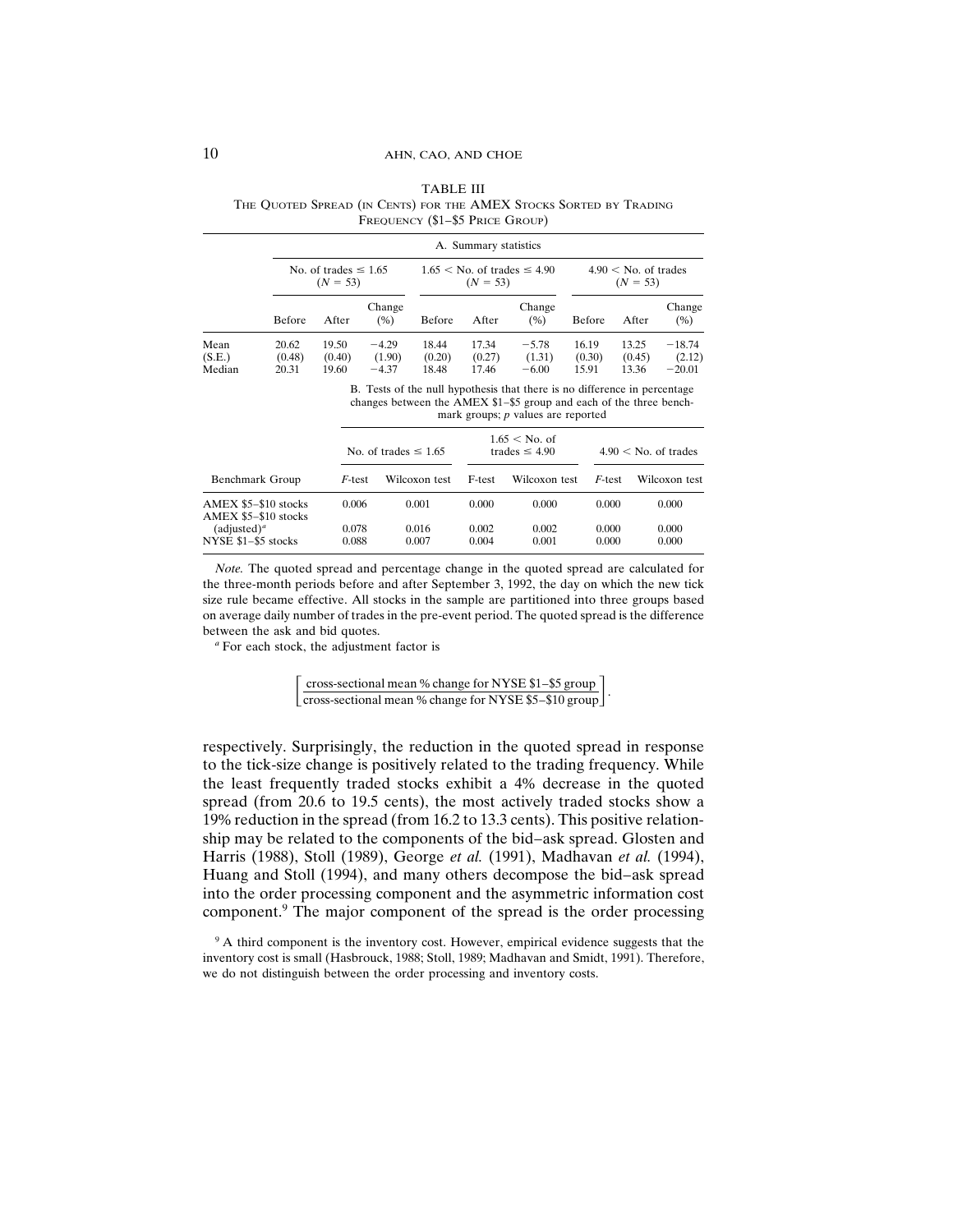cost, which includes the market maker's opportunity cost, administration cost, and inventory-related cost.<sup>10</sup> The order processing cost seems to vary little over a period of a few months. With more trades during the time period, the order processing cost allocated to each trade diminishes. On the other hand, the larger the daily average number of trades, the smaller the asymmetric information component of the spread. This is because trading frequency is positively related to the informativeness of stock prices. Combining these two factors, the bid–ask spread should be inversely related to the number of trades and frequently traded stocks should be bound by the  $\frac{1}{8}$  minimum price variation more than less frequently traded stocks.

The evidence that the AMEX tick-size change affects the quoted spread minimally for inactive stocks suggests that specialists do not use a  $\frac{1}{46}$  spread as frequently as predicted. Table IV not only confirms this conjecture but also reveals a rich pattern of clustering. Harris (1994) predicts a monotonic decline in frequencies:  $\frac{1}{46}$  (44.6%) will be the most popular followed by  $\frac{1}{8}$ (44.2%),  $\frac{3}{16}$  (9.7%), and  $\frac{1}{4}$  (1.3%). By contrast, the observed pattern is not monotonically decreasing but bimodal. For the group of inactive stocks, the most frequently used spread is still  $\frac{1}{4}$  (50.6%) followed by  $\frac{1}{8}$  (42.1%). The use of  $\frac{1}{46}$  (1.7%) and  $\frac{3}{46}$  (3.2%) is negligible. For actively traded stocks,  $\frac{1}{8}$  (50.6%) is the most popular spread followed by  $\frac{1}{16}$  (27.6%),  $\frac{1}{4}$  (16.9%), and  $\frac{3}{16}$  (4.6%). This indicates that specialists do not use  $\frac{3}{16}$  as often as  $\frac{4}{8}$ or  $\frac{1}{24}$ . We conjecture that the unpopularity of  $\frac{3}{16}$  may be related to the negotiation cost as suggested by Harris (1991).

# B. *The Effective Spread*

We now turn to the analysis of the effective spread, which is a more accurate measure of the transaction costs paid by investors. Blume and Goldstein (1992), Lee and Ready (1991), and McInish and Wood (1995) document that a substantial portion of actual transactions are executed at prices better than the posted quotes. Thus, the effective spread is smaller than the quoted spread. We define the effective spread of a given trade as  $2|p_t - q_t|$ , where  $p_t$  is the transaction price at time *t*, and  $q_t$  is the midpoint of bid and ask quotes at *t*. This definition recognizes the possibility of trades being executed between the bid and ask quotes. Such trades may arise from the existence of limit orders that are better than the standing quotes but are not posted (McInish and Wood, 1995) or from competition from floor brokers. Lee and Ready (1991) report that trades are often reported with a lag and suggest comparing trades to the quote reported at least 5

<sup>&</sup>lt;sup>10</sup> Glosten and Harris (1988) report that only 20% of the spread is attributable to information asymmetry. George *et al.* (1991) also report that the asymmetric information component is relatively small.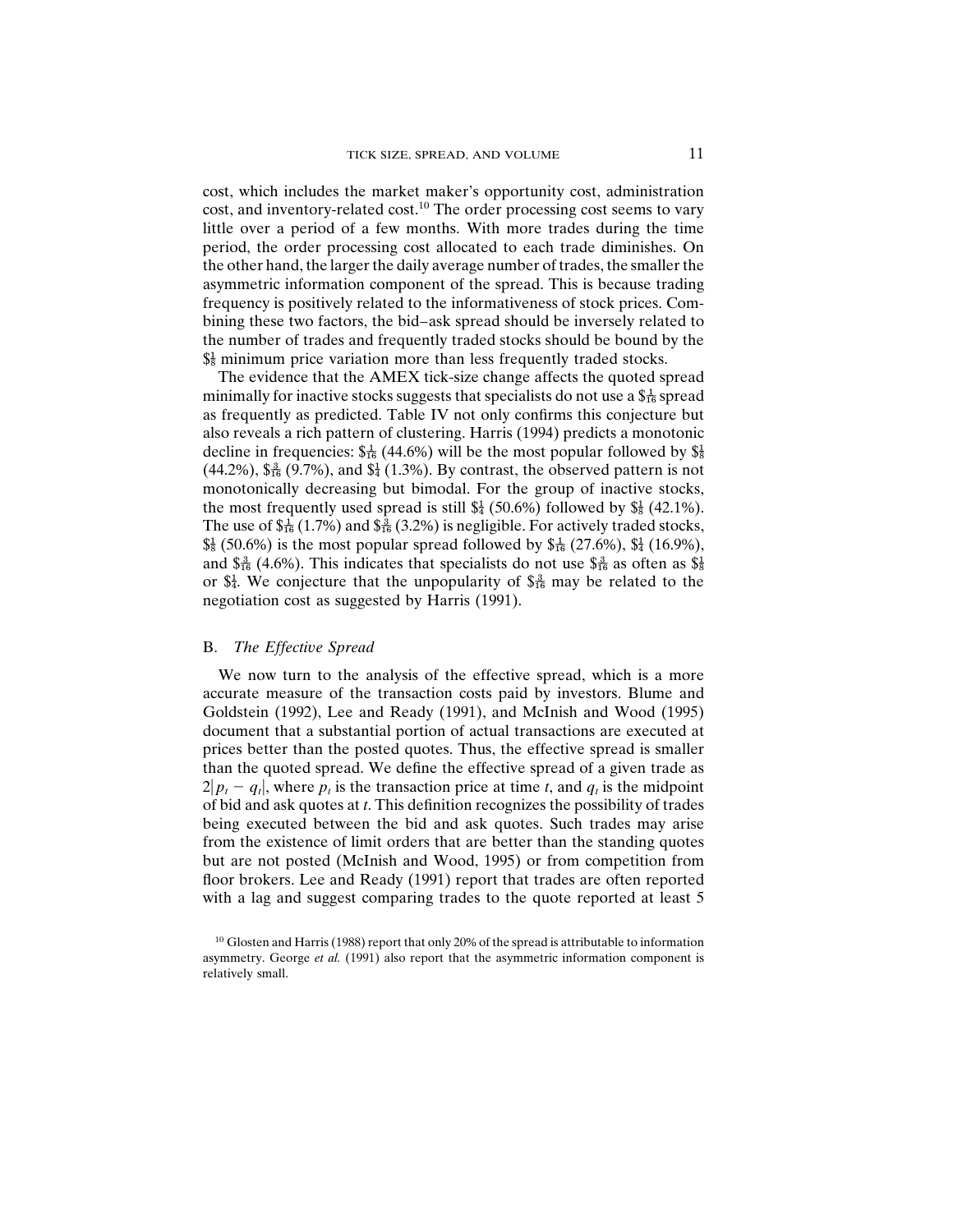|                   |        | $(N = 53)$ | No. of trades $\leq 1.65$ |        | $(N = 53)$ | $1.65 <$ No. of trades $\leq 4.90$ |        | $(N = 53)$ | $4.90 <$ No. of trades |
|-------------------|--------|------------|---------------------------|--------|------------|------------------------------------|--------|------------|------------------------|
|                   | Before | After      | Difference                | Before | After      | Difference                         | Before | After      | Difference             |
| $\frac{1}{36}$    | 0.00   | 1.70       | $1.70**$                  | 0.00   | 5.90       | 5.90**                             | 0.00   | 27.64      | 27.64**                |
|                   | (0.00) | (0.51)     | (0.51)                    | (0.00) | (1.00)     | (1.00)                             | (0.00) | (3.39)     | (3.39)                 |
| \$}               | 39.00  | 42.08      | 3.08                      | 53.21  | 50.23      | $-2.98$                            | 71.51  | 50.56      | $-20.95**$             |
|                   | (2.93) | (2.49)     | (2.40)                    | (1.55) | (1.50)     | (1.47)                             | (1.90) | (1.93)     | (3.02)                 |
| $$3\frac{3}{16}$  | 0.00   | 3.24       | $3.24***$                 | 0.00   | 5.32       | $5.32**$                           | 0.00   | 4.61       | $4.61**$               |
|                   | (0.00) | (0.60)     | (0.60)                    | (0.00) | (0.87)     | (0.87)                             | (0.00) | (0.50)     | (0.50)                 |
| \$4               | 57.22  | 50.61      | $-6.61*$                  | 46.09  | 38.04      | $-8.05**$                          | 27.57  | 16.87      | $-10.70**$             |
|                   | (2.67) | (2.55)     | (2.85)                    | (1.49) | (1.89)     | (1.76)                             | (1.63) | (1.98)     | (1.29)                 |
| $S_{16}^{5}$      | 0.00   | 0.24       | 0.24                      | 0.00   | 0.11       | 0.11                               | 0.00   | 0.05       | $0.05**$               |
|                   | (0.00) | (0.11)     | (0.11)                    | (0.00) | (0.04)     | (0.04)                             | (0.00) | (0.02)     | (0.02)                 |
| \$§               | 3.63   | 2.13       | $-1.50$                   | 0.67   | 0.41       | $-0.26$                            | 0.83   | 0.26       | $-0.57$                |
|                   | (1.32) | (0.69)     | (0.95)                    | (0.18) | (0.10)     | (0.19)                             | (0.50) | (0.13)     | (0.38)                 |
| $$^{7}_{16}$      | 0.00   | 0.00       | 0.00                      | 0.00   | 0.00       | 0.00                               | 0.00   | 0.00       | 0.00                   |
|                   | (0.00) | (0.00)     | (0.00)                    | (0.00) | (0.00)     | (0.00)                             | (0.00) | (0.00)     | (0.00)                 |
| $\frac{1}{2}$ and | 0.15   | 0.00       | $-0.15$                   | 0.02   | 0.00       | $-0.02$                            | 0.09   | 0.00       | $-0.09$                |
| above             | (0.15) | (0.00)     | (0.15)                    | (0.02) | (0.00)     | (0.02)                             | (0.09) | (0.00)     | (0.09)                 |

TABLE IV THE FREQUENCY OF THE QUOTED SPREAD FOR THE AMEX STOCKS SORTED BY TRADING FREQUENCY (\$1–\$5 PRICE GROUP)

*Note.* The percentage frequencies of the quoted spread at  $\frac{1}{66}$ ,  $\frac{1}{66}$ ,  $\frac{1}{64}$ ,  $\frac{5}{64}$ ,  $\frac{5}{66}$ ,  $\frac{2}{66}$ ,  $\frac{8}{36}$ ,  $\frac{5}{16}$ , and  $\frac{1}{2}$ and above are measured for the three-month periods before and after September 3, 1992, the day on which the new tick size rule became effective. All stocks in the sample are partitioned into three groups based on average daily number of trades in the pre-event period. The quoted spread is calculated as the difference between the ask and bid quotes. The crosssectional means and standard errors (in parentheses) are reported.

\*,\*\* Significant at the 0.05 and 0.01 levels (two-tailed), respectively, using the Wilcoxon test. The null hypothesis of the test is that there is no difference in frequency changes between the AMEX \$1–\$5 trade-size group and the AMEX \$5–\$10 group. For each stock in the AMEX \$5–\$10 group, we adjust the frequency changes by the factor

 $\left[ \frac{\text{cross-sectional mean change for NYSE $1-$$5 group}}{\text{cross-sectional mean change for NYSE $5-$$10 group}} \right].$ 

sec ahead of the trade. Following their suggestion, we define the prevailing quote as the latest posted at least 5 sec prior to the reported transaction time.

Table V gives summary statistics for the effective spread per share in both the pre- and post-event periods for stocks traded on the AMEX and the NYSE. As expected, effective spreads are smaller than quoted spreads. The average effective spread is 14.2 cents (Panel A, Table V), compared to 18.4 cents of the quoted spread for the AMEX stocks (\$1–\$5) during the pre-event period (Panel A, Table II). For the AMEX stocks priced \$1–\$5, the change in tick size leads to a reduction in the effective spread by about 1 cent (from 14.2 to 12.9 cents), a 7.5% reduction. This decline in the effective spread is statistically significant. The results for the two control samples indicate that there is no significant change in the effective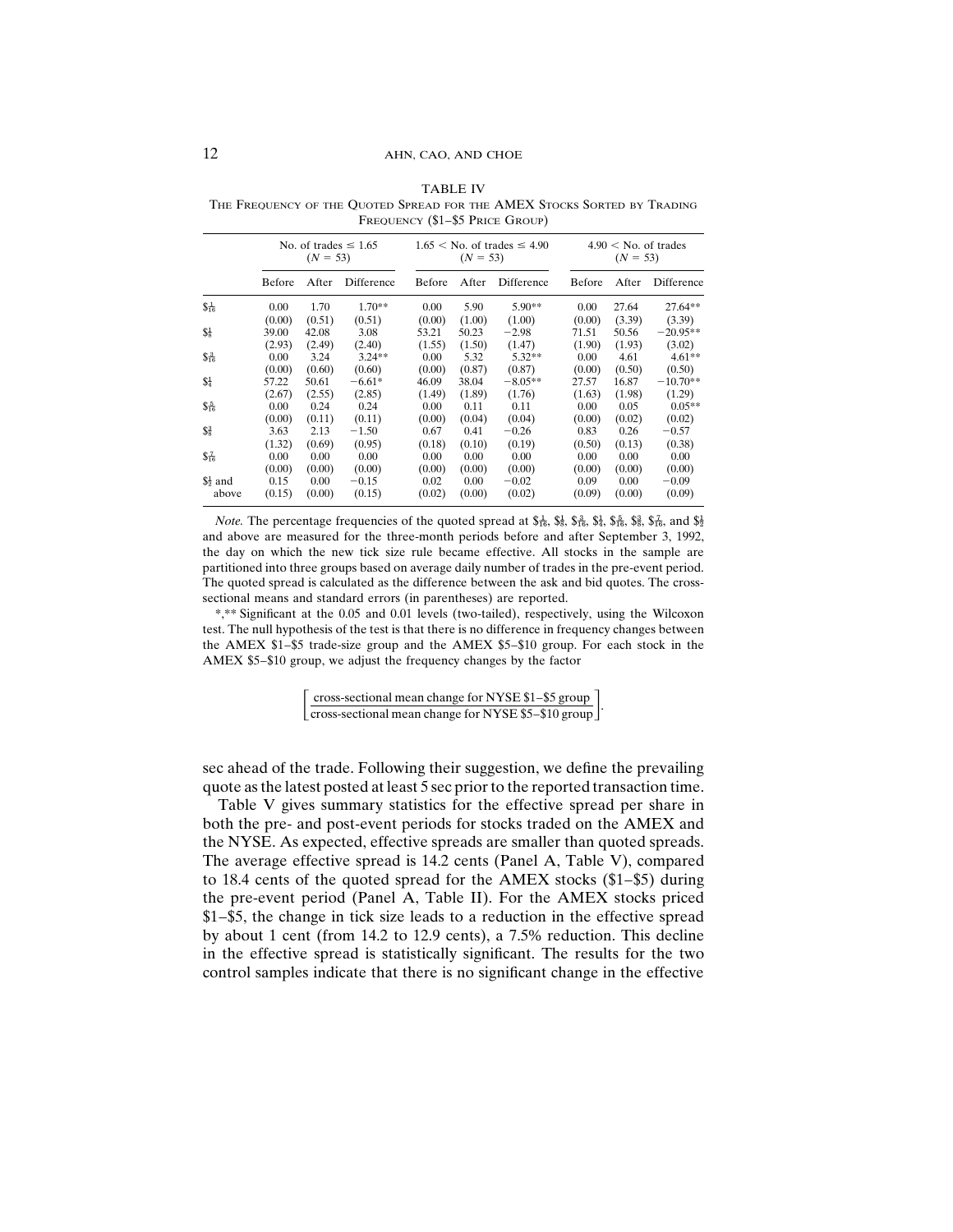|                      |                                              |                     |                       | A. AMEX stocks |                    |                                                                                                                                                                                                  |
|----------------------|----------------------------------------------|---------------------|-----------------------|----------------|--------------------|--------------------------------------------------------------------------------------------------------------------------------------------------------------------------------------------------|
|                      |                                              | $$1-$ \$5 (N = 159) |                       |                | $$5-$10 (N = 145)$ |                                                                                                                                                                                                  |
|                      | Before                                       | After               | Change $(\%)$         | Before         | After              | Change $(\%)$                                                                                                                                                                                    |
| Mean                 | 14.18                                        | 12.85               | $-7.51$               | 16.44          | 16.18              | $-0.05$                                                                                                                                                                                          |
| (S.E.)               | (0.28)                                       | (0.28)              | (1.91)                | (0.35)         | (0.34)             | (1.40)                                                                                                                                                                                           |
| Median               | 13.45                                        | 12.50               | $-7.80$               | 15.08          | 15.57              | $-1.08$                                                                                                                                                                                          |
|                      |                                              |                     | <b>B.</b> NYSE stocks |                |                    |                                                                                                                                                                                                  |
|                      |                                              | $$1-$ \$5 (N = 125) |                       |                | $$5-$10 (N = 252)$ |                                                                                                                                                                                                  |
|                      | Before                                       | After               | Change $(\%)$         | Before         | After              | Change $(\%)$                                                                                                                                                                                    |
| Mean                 | 12.62                                        | 12.60               | 1.30                  | 13.66          | 13.76              | 0.76                                                                                                                                                                                             |
| (S.E.)               | (0.20)                                       | (0.17)              | (1.42)                | (0.17)         | (0.21)             | (0.88)                                                                                                                                                                                           |
| Median               | 12.13                                        | 12.17               | $-0.88$               | 12.89          | 13.02              | 0.10                                                                                                                                                                                             |
|                      |                                              |                     |                       |                |                    | C. Tests of the null hypothesis<br>that there is no difference in<br>percentage changes between<br>the AMEX $$1-\$5$ group and<br>each of the three benchmark<br>groups; $p$ values are reported |
|                      | Benchmark group                              |                     |                       | $F$ -test      |                    | Wilcoxon test                                                                                                                                                                                    |
| AMEX \$5-\$10 stocks |                                              |                     |                       | 0.002          |                    | 0.000                                                                                                                                                                                            |
|                      | AMEX $$5-$10$ stocks (adjusted) <sup>a</sup> |                     |                       | 0.015          |                    | 0.002                                                                                                                                                                                            |
| NSYE \$1-\$5 stocks  |                                              |                     |                       | 0.000          |                    | 0.000                                                                                                                                                                                            |

TABLE V THE EFFECTIVE SPREAD (IN CENTS) FOR THE AMEX AND NYSE STOCKS

*Note.* The effective spread and percentage change in the effective spread are calculated for the three-month periods before and after September 3, 1992, the day on which the new tick size rule became effective. The effective spread is calculated as  $2|p_t - q_t|$  where  $p_t$  is the price at time  $t$  and  $q_t$  is the midpoint of bid and ask quotes in effect at  $t$ .

*<sup>a</sup>* For each stock, the adjustment factor is

| $\lceil$ cross-sectional mean % change for NYSE \$1-\$5 group $\lceil$ |  |
|------------------------------------------------------------------------|--|
| cross-sectional mean % change for NYSE \$5-\$10 group                  |  |

spread for the AMEX \$5–\$10 stocks and for the NYSE \$1–\$5 stocks. All test statistics reported in Panel C are significant at the 5% level. Thus, the reduction in the effective spread for low-price AMEX stocks seems to be attributable to the change in tick size.

The impact of the tick-size change on the AMEX stocks priced \$1–\$5 with different trading frequencies is reported in Table VI. For inactively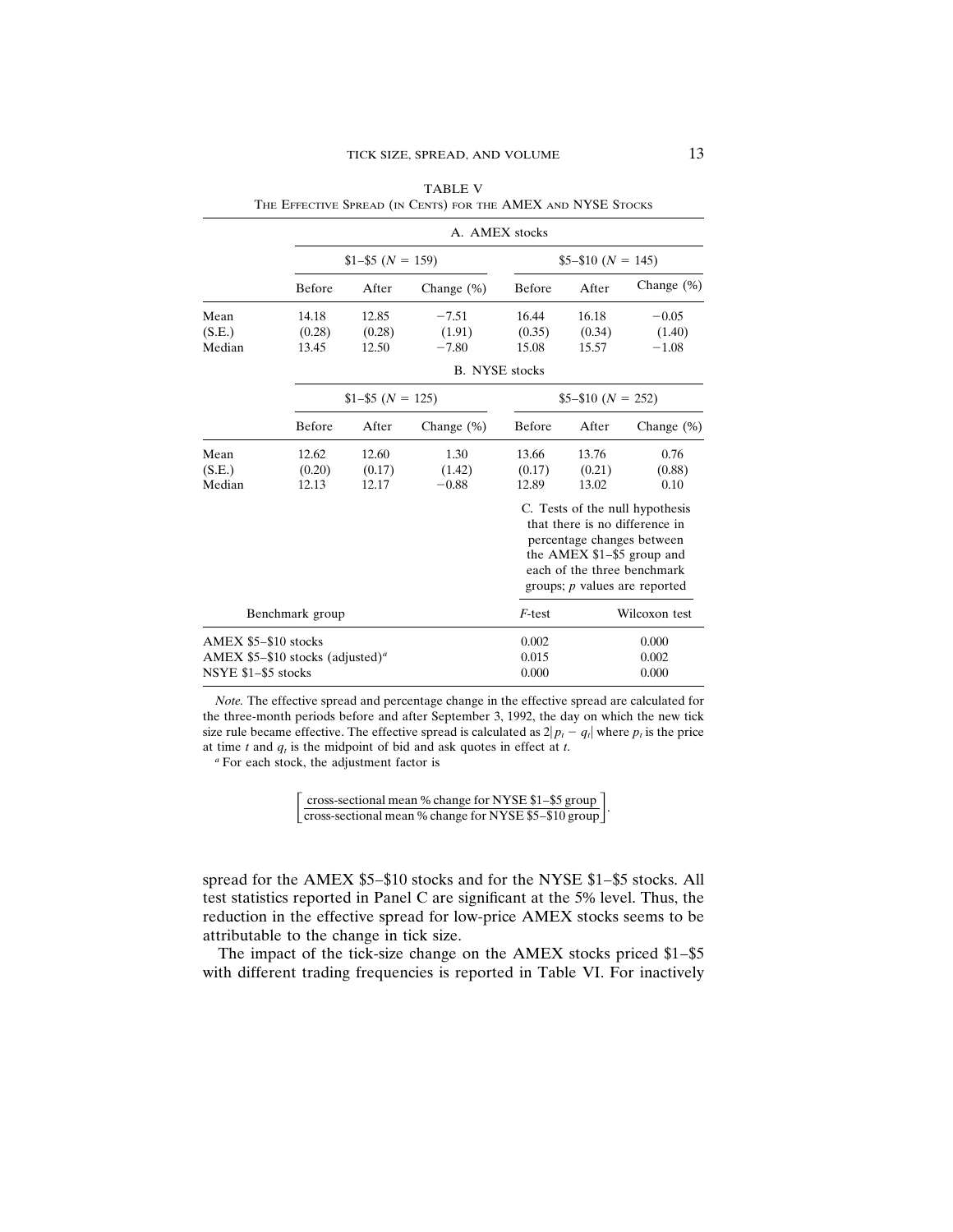|                          |                          |                                         |                        |                          | A. Summary statistics    |                                    |                          |                                      |                                |
|--------------------------|--------------------------|-----------------------------------------|------------------------|--------------------------|--------------------------|------------------------------------|--------------------------|--------------------------------------|--------------------------------|
|                          |                          | No. of trades $\leq 1.65$<br>$(N = 53)$ |                        |                          | $(N = 53)$               | $1.65 <$ No. of trades $\leq 4.90$ |                          | $4.90 <$ No. of trades<br>$(N = 53)$ |                                |
|                          | Before                   | After                                   | Change<br>(% )         | Before                   | After                    | Change<br>(% )                     | Before                   | After                                | Change<br>(% )                 |
| Mean<br>(S.E.)<br>Median | 15.63<br>(0.71)<br>15.31 | 15.07<br>(0.55)<br>14.87                | 2.18<br>(4.46)<br>2.39 | 13.88<br>(0.33)<br>13.85 | 13.00<br>(0.30)<br>13.21 | $-4.86$<br>(2.20)<br>$-5.62$       | 13.10<br>(0.29)<br>12.63 | 10.64<br>(0.37)<br>10.46             | $-18.89$<br>(2.34)<br>$-21.87$ |

TABLE VI THE EFFECTIVE SPREAD (IN CENTS) FOR THE AMEX STOCKS SORTED BY TRADING FREQUENCY (\$1–\$5 PRICE GROUP)

B. Tests of the null hypothesis that there is no difference in percentage changes between the AMEX \$1–\$5 group and each of the three benchmark groups; *p* values are reported

|                                              |                | No. of trades $\leq 1.65$ |                | $1.65 <$ No. of<br>trades $\leq 4.90$ |                | $4.90 <$ No. of trades |
|----------------------------------------------|----------------|---------------------------|----------------|---------------------------------------|----------------|------------------------|
| Benchmark Group                              | F-test         | Wilcoxon test             | F-test         | Wilcoxon test                         | F-test         | Wilcoxon test          |
| AMEX \$5-\$10 stocks<br>AMEX \$5-\$10 stocks | 0.527          | 0.639                     | 0.075          | 0.057                                 | 0.000          | 0.000                  |
| $(adjusted)^a$<br>NYSE \$1-\$5 stocks        | 0.643<br>0.805 | 0.817<br>0.806            | 0.259<br>0.020 | 0.183<br>0.036                        | 0.000<br>0.000 | 0.000<br>0.000         |

*Note.* The effective spread and the percentage change in the effective spread are calculated for the three-month periods before and after September 3, 1992, the day on which the new tick size rule became effective. All stocks in the sample are partitioned into three groups based on average daily number of trades in the pre-event period. The effective spread is calculated as  $2|p_t - q_t|$  where  $p_t$  is the price at time t and  $q_t$  is the midpoint of bid and ask quotes in effect at *t*.

*<sup>a</sup>* For each stock, the adjustment factor is

 $\left[ \frac{\text{cross-sectional mean }% \text{ change for NYSE } $1-$5 group}{\text{cross-sectional mean }% \text{ change for NYSE } $5-$10 group} \right].$ 

traded stocks, the effective spread does not materially change (from 15.6 to 15.1 cents). In contrast, the effective spread drops by 2.5 cents (from 13.1 to 10.6 cents) for the most actively traded stocks, a 19% reduction. The test statistics in Panel B show that the change in the effective spread is significant at the 1% level for the frequently traded group.

### C. *Trading Volume and Market Depth*

The previous section documents that the AMEX tick-size change affects both the quoted and effective spreads. However, a careful analysis of welfare effects should precede any change in trading practices. For example, one argument against the decimal pricing system is that market makers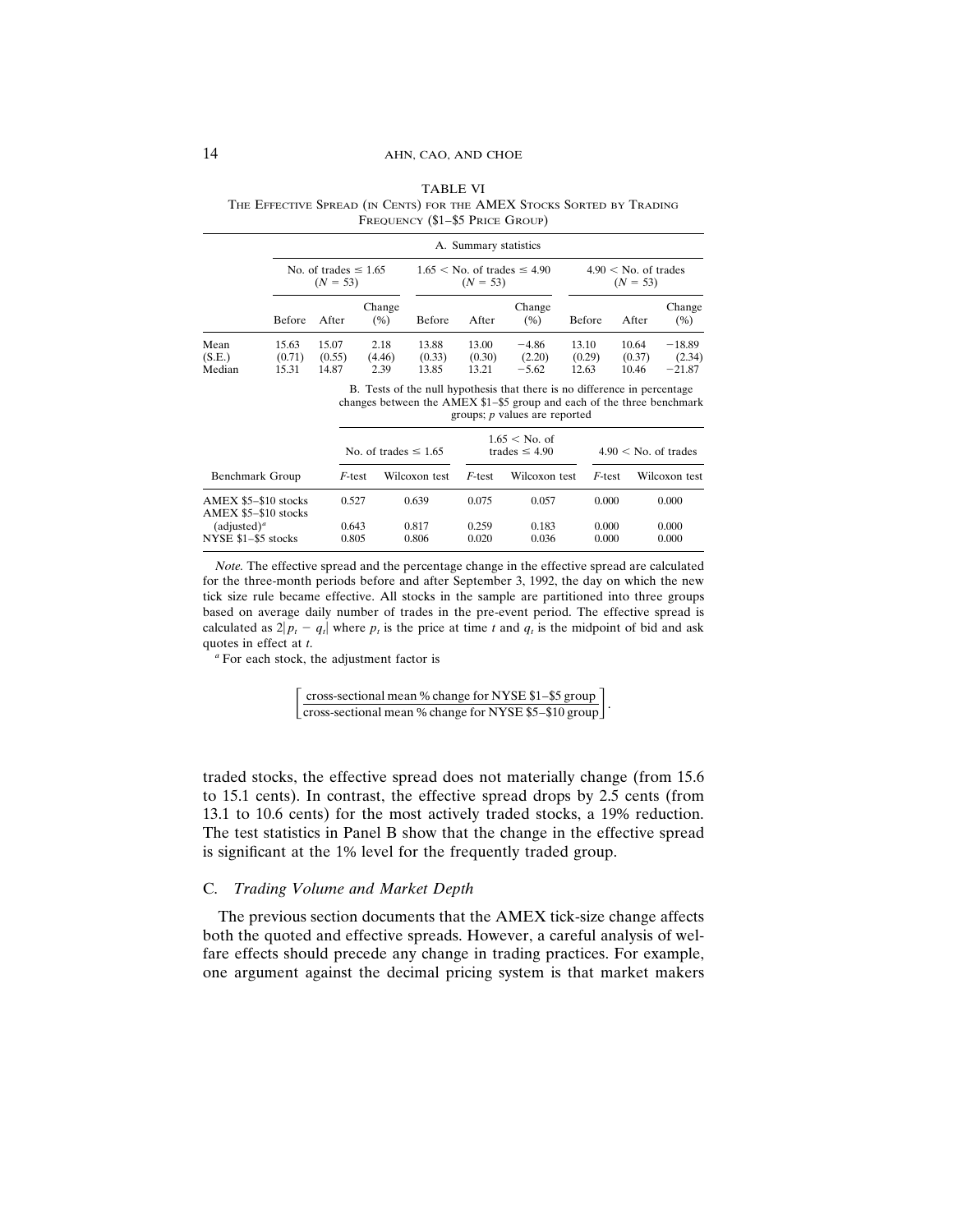may reduce quotes and their support of infrequently traded stocks. The liquidity of the market may suffer as a consequence. On the other hand, proponents of the decimal convention usually argue that market liquidity will be improved because it is cheaper to trade. In addition, the market maker's loss due to narrower spreads will be compensated for by an increase in trading volume. The latter argument is conceptually appealing because trading volume is negatively related to transaction costs and thus to the bid–ask spread. If the profit generated from additional trading volume can offset the loss due to the decrease in the bid–ask spread, market makers will be no worse off than before the change. Thus, reducing the tick size would be a Pareto improvement. We now examine changes in trading volume and market depth following the AMEX tick-size rule change.

In Table VII, we report summary statistics of three different measures of trading volume in the pre- and post-event periods: trading frequency, share volume, and dollar volume. Since the distribution of any one of these variables is skewed (see Table I), we use the ratio of post-event volume to pre-event volume and take the natural log of the ratio to obtain our test statistics. For the AMEX stocks affected by the new tick-size rule, Table VII suggests that all three measures of volume increase after September 3, 1992. For example, the average daily share volume is 9,405 shares in the pre-event period and 14,828 shares in the post-event period for the AMEX stocks priced between \$1 and \$5. However, stocks that are not affected by the tick-size change also experience an increase in volume during the postevent period. For example, for the AMEX \$1–\$5 stocks, the change in daily share volume is about 22%. For the AMEX stocks in the \$5–\$10 price range, the increase is about 10%. For the NYSE stocks priced between \$1 and \$5, the increase is about 18%. Indeed, test statistics in Panel C suggest that the changes in the volume variables for the AMEX \$1–\$5 group are not statistically different from those of the other control groups.11 Thus, the increase in volume is likely to be related to a common factor such as a time trend, rather than being caused by the tick-rule change.

Table VII reveals that the ask and bid quantities per quote do not change significantly in the post-event period. For low-price AMEX stocks (\$1–\$5), the average ask is 3,460 shares in the pre-event period and 3,129 shares in the post-event period. For the bid, the averages are 3,960 and 3,309, respectively. Again, the change is not statistically different from that of any of the other control groups, suggesting that the reduction in the minimum price variation does not affect market depth in general.

Examining three subsamples partitioned by the average number of transactions does not alter the conclusion (Table VIII). While inactive stocks

<sup>&</sup>lt;sup>11</sup> We report the test for only one hypothesis; however, the results for the other two null hypotheses are similar.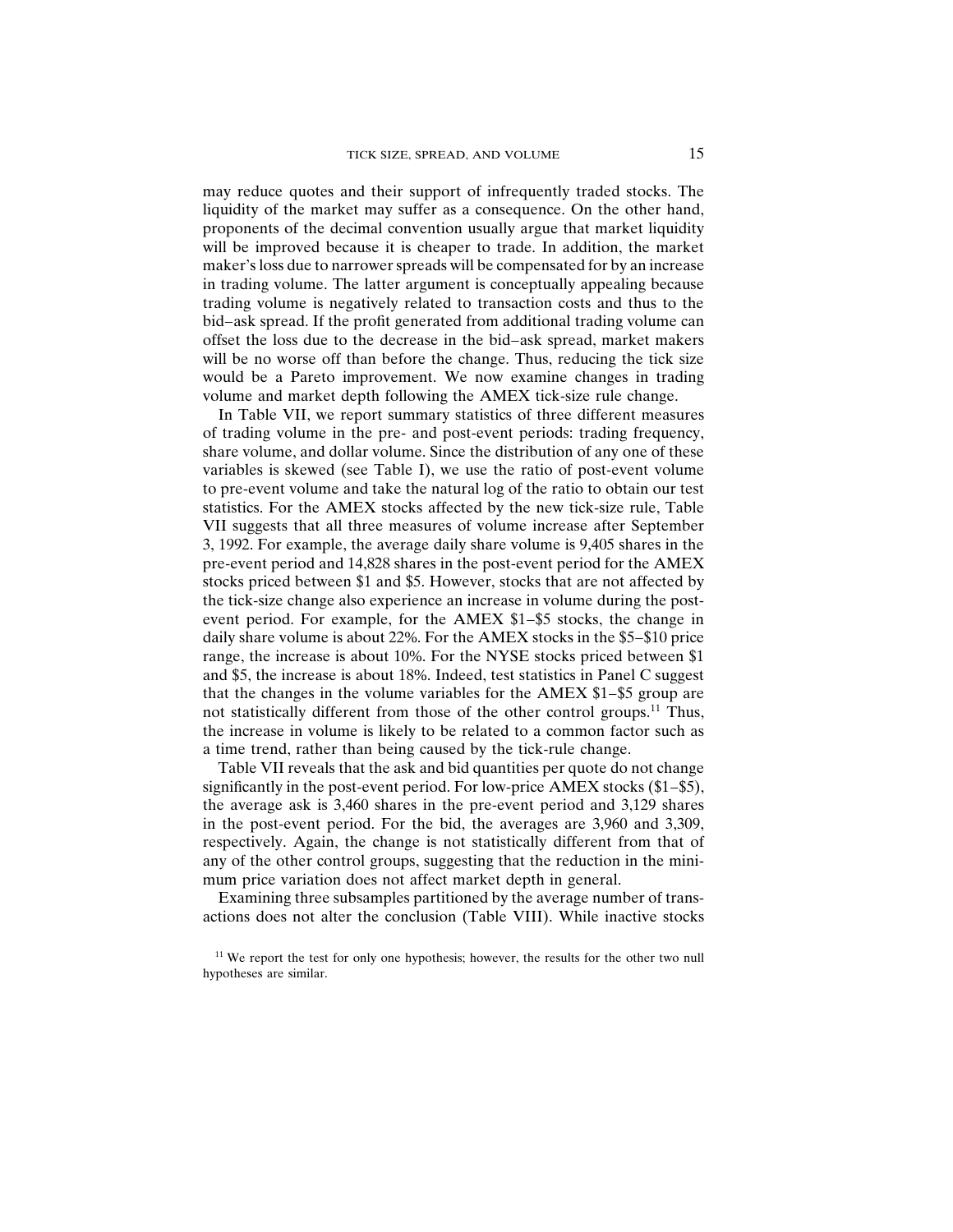|                |          |                     |                                   | A. AMEX stocks        |                    |                                   |
|----------------|----------|---------------------|-----------------------------------|-----------------------|--------------------|-----------------------------------|
|                |          | $$1-$ \$5 (N = 159) |                                   |                       | $$5-$10 (N = 145)$ |                                   |
|                | Before   | After               | Logarithmic<br>difference<br>(% ) | Before                | After              | Logarithmic<br>difference<br>(% ) |
| No. of trades  | 5.82     | 7.18                | 16.33                             | 9.59                  | 10.72              | 8.06                              |
|                | (0.70)   | (0.95)              | (3.97)                            | (1.55)                | (1.75)             | (4.08)                            |
| Share volume   | 94.05    | 148.28              | 22.22                             | 146.72                | 168.20             | 10.26                             |
| in $100$ 's    | (15.96)  | (34.71)             | (5.86)                            | (34.45)               | (36.84)            | (5.99)                            |
| Dollar volume  | 328.25   | 479.08              | 14.36                             | 1088.39               | 1209.42            | 9.14                              |
| in \$100's     | (55.35)  | (105.99)            | (6.39)                            | (243.15)              | (241.73)           | (6.25)                            |
| Ask size per   | 34.60    | 31.29               | 1.47                              | 31.07                 | 24.16              | 1.22                              |
| quote in 100's | (5.35)   | (3.88)              | (4.09)                            | (4.78)                | (2.47)             | (4.20)                            |
| Bid size per   | 39.60    | 33.09               | $-5.27$                           | 29.49                 | 22.81              | $-0.02$                           |
| quote in 100's | (5.01)   | (3.39)              | (4.17)                            | (4.30)                | (2.00)             | (4.13)                            |
|                |          |                     |                                   | <b>B.</b> NYSE stocks |                    |                                   |
|                |          | $$1-$ \$5 (N = 125) |                                   |                       | $$5-$10 (N = 252)$ |                                   |
|                |          |                     | Logarithmic<br>difference         |                       |                    | Logarithmic<br>difference         |
|                | Before   | After               | (% )                              | Before                | After              | (% )                              |
| No. of trades  | 12.07    | 13.20               | 15.29                             | 23.96                 | 25.81              | 7.42                              |
|                | (1.12)   | (1.08)              | (3.71)                            | (1.47)                | (1.65)             | (2.55)                            |
| Share volume   | 281.43   | 308.12              | 17.84                             | 475.27                | 507.72             | 6.13                              |
| in $100$ 's    | (51.87)  | (51.75)             | (5.28)                            | (45.85)               | (45.62)            | (3.21)                            |
| Dollar volume  | 928.70   | 961.16              | 13.89                             | 3891.74               | 4075.15            | 3.70                              |
| in \$100's     | (135.73) | (135.88)            | (6.43)                            | (351.83)              | (362.22)           | (3.34)                            |
| Ask size per   | 106.18   | 110.41              | 12.23                             | 162.59                | 142.48             | $-6.43$                           |
| quote in 100's | (13.10)  | (12.67)             | (4.13)                            | (13.74)               | (12.17)            | (2.46)                            |
| Bid size per   | 116.26   | 113.49              | 2.02                              | 152.79                | 137.22             | $-5.10$                           |
| quote in 100's | (12.81)  | (11.63)             | (4.45)                            | (12.81)               | (13.48)            | (2.53)                            |

TABLE VII THE IMPACT OF THE AMEX TICK RULE CHANGE ON THE TRADING VOLUME AND MARKET DEPTH

exhibit an increase in trading volume, the increase seems economically trivial. For the most actively traded stocks, there is neither a significant increase in trading volume nor a significant decrease in market depth.

Collectively, the evidence from the post-event period suggests that the reduction in tick size from  $\frac{1}{8}$  to  $\frac{1}{8}$  does not generate additional volume, nor does it affect market depth. Investors benefit from the lower transaction costs, but market makers suffer because the effective spread is narrower without a significant increase in trading volume.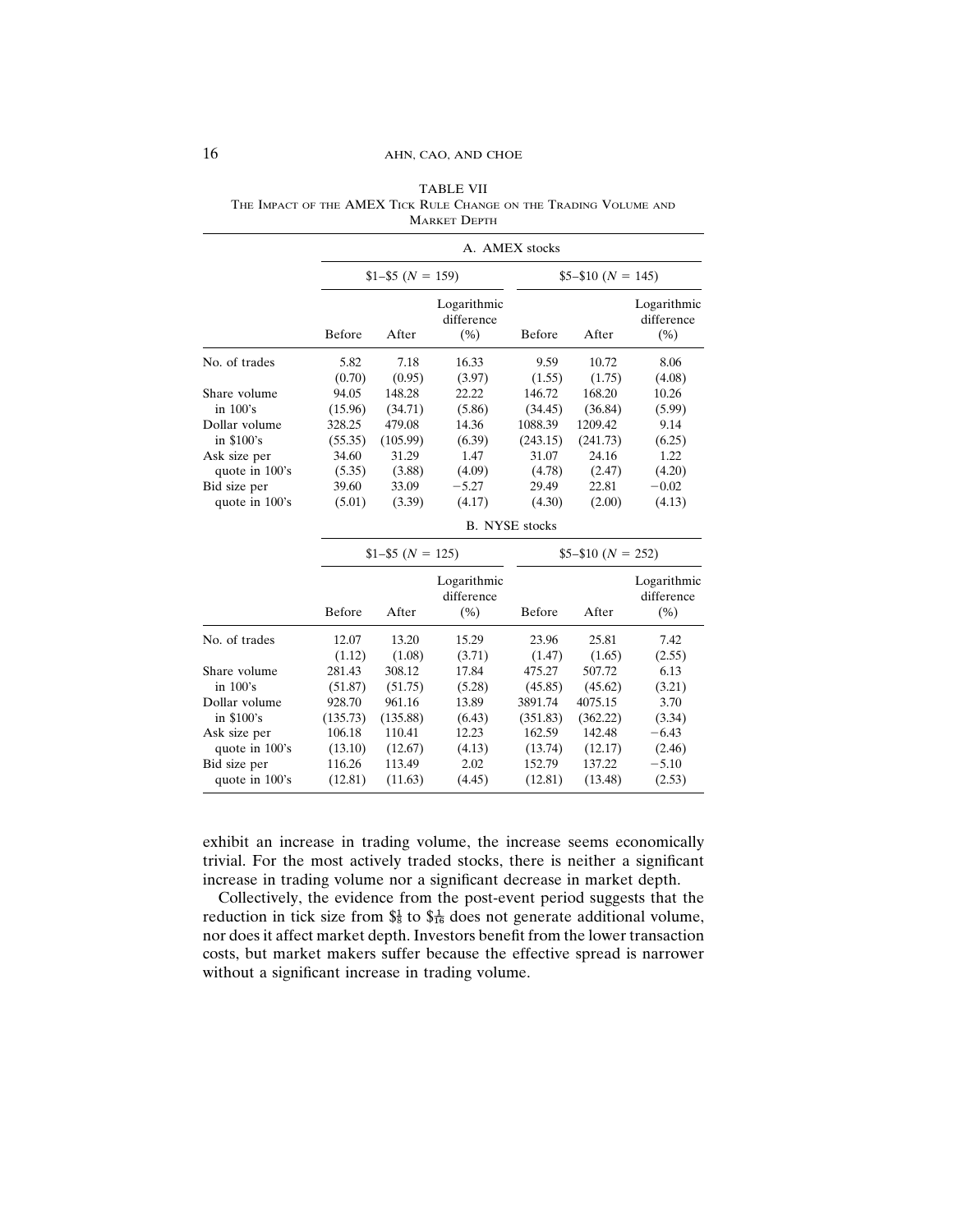|                             |           | C. Tests of the null hypothesis for<br>equality of logarithmic differences<br>between the AMEX \$1-\$5 group and<br>the AMEX $$5-$10$ group (adjusted) <sup>a</sup> ;<br><i>p</i> values are reported |
|-----------------------------|-----------|-------------------------------------------------------------------------------------------------------------------------------------------------------------------------------------------------------|
|                             | $F$ -test | Wilcoxon test                                                                                                                                                                                         |
| No. of trades               | 0.975     | 0.503                                                                                                                                                                                                 |
| Share volume in 100's       | 0.667     | 0.775                                                                                                                                                                                                 |
| Dollar volume in \$100's    | 0.394     | 0.692                                                                                                                                                                                                 |
| Ask size per quote in 100's | 0.664     | 0.655                                                                                                                                                                                                 |
| Bid size per quote in 100's | 0.259     | 0.158                                                                                                                                                                                                 |
|                             |           |                                                                                                                                                                                                       |

TABLE VII—*Continued*

*Note.* The average daily number of trades, daily share volume, daily dollar volume, ask size, and bid size per quote are calculated for the three-month periods before and after September 3, 1992, the day on which the new tick size rule became effective. The crosssectional means and standard errors (in parentheses) are reported in panels A and B.

*<sup>a</sup>* For each stock, the adjustment factor is

[cross-sectional mean logarithmic difference for NYSE \$1–\$5 group]<br>cross-sectional mean logarithmic difference for NYSE \$5–\$10 group]

# D. *Cross-Sectional Regression Results*

In this section, we examine the determinants of the change in the posted and effective spreads and the usage frequency of  $\frac{1}{46}$  and  $\frac{1}{86}$  by performing cross-sectional regression analysis for the AMEX \$1–\$5 stock sample. The regression model is given by

 $Y_i = \alpha + \beta_1 \log(N \text{Trade})_i + \beta_2 \text{AvePrice}_i + \beta_3 \log(\text{Primary})_i + \varepsilon_i$ , (1)

where *i* denotes a stock and

 $Y =$  the difference (or the percentage change) in the posted spread, the effective spread, or the  $\frac{1}{6}$  or  $\frac{1}{6}$  usage frequency between the pre- and post-event periods

 $log(NTrade)$  = the log of the average daily number of trades

 $AvePrice = the average daily closing price$ 

 $log(Primary)$  = the log of the fraction of average daily primary market share volume to the average daily total volume.

We use three explanatory variables, the average daily number of trades, the average daily closing price, and the fraction of the average daily primary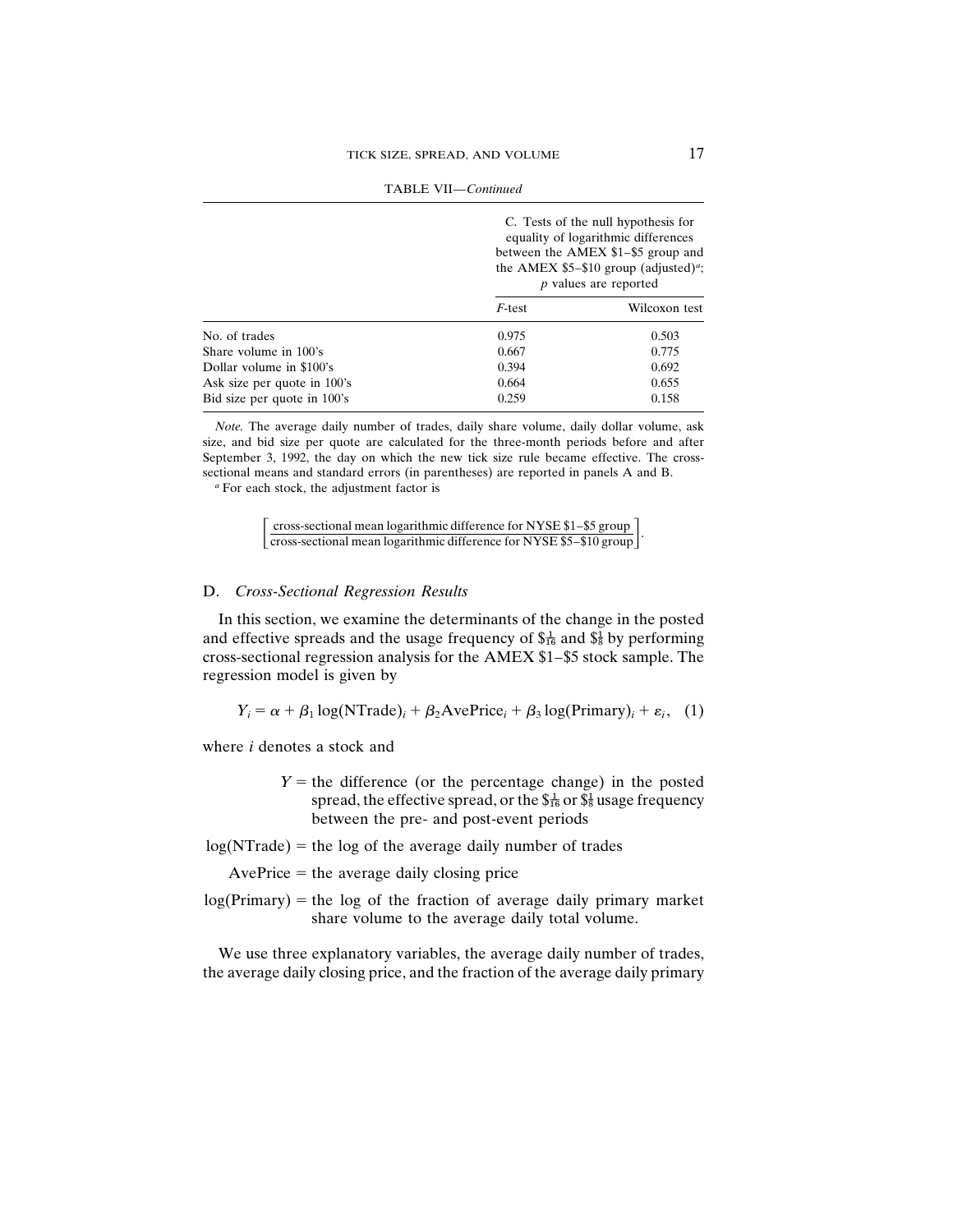|                    |                | No. of trades $\leq 1.65$<br>$(N = 53)$ |                                         |                      | $1.65 <$ No. of trades $\leq 4.90$<br>$(N = 53)$ |                           |                     | $4.90 \leq$ No. of trades<br>$(N = 53)$ |                                  |
|--------------------|----------------|-----------------------------------------|-----------------------------------------|----------------------|--------------------------------------------------|---------------------------|---------------------|-----------------------------------------|----------------------------------|
|                    |                | After                                   | <b><i>Cogarithmic</i></b><br>difference | Before               | After                                            | Logarithmic<br>difference | Before              | After                                   | <b>Logarithmic</b><br>difference |
| No. of trades      | Before<br>0.85 | 1.28                                    | 32.22<br>$(\%)$                         | 3.00                 | 3.60                                             | 10.62<br>$(\%)$           | 13.62               | 16.65                                   | 6.71<br>$(\%)$                   |
|                    | (0.05)         | (0.13)                                  |                                         |                      |                                                  |                           | (1.63)              |                                         | (7.98)                           |
| Share volume in    | 8.65           | 15.89                                   | $(6.29)$<br>$37.28$                     | $(0.12)$<br>32.80    | $(0.26)$<br>43.61                                | $(5.76)$<br>19.17         | 240.69              | $(2.33)$<br>385.36                      | 10.20                            |
| 100's              | (0.89)         | (2.73)                                  |                                         | (2.76)               | (4.02)                                           |                           |                     | (96.58)                                 |                                  |
| Dollar volume in   | 24.43          | 42.83                                   | $(10.51)$<br>34.67                      | 15.91                | 133.92                                           | $(8.49)$<br>4.40          | $(41.08)$<br>844.40 | (260.49)                                | $(11.10)$<br>3.99                |
| \$100's            | (2.40)         | (6.84)                                  | (10.77)                                 |                      | (15.16)                                          | $(9.24)$<br>0.61          | (141.50)            | (290.56)                                |                                  |
| Ask size per quote | 12.57          | 14.77                                   | 13.53                                   | $(11.33)$<br>$19.74$ | 18.90                                            |                           | $71.47$             | 60.20                                   | (12.62)                          |
| in 100's           | (1.63)         | (1.69)                                  | (8.18)                                  | (1.70)               | (1.30)                                           | (6.00)                    | (14.70)             | (10.40)                                 | (6.67)                           |
| Bid size per quote | 24.71          | 19.01                                   | 2.60                                    | 24.62                | 22.65                                            | 5.89                      | 69.46               | 57.62                                   | 12.53                            |
| $\ln 100$ 's       | (6.59)         | (3.06)                                  | (8.72)                                  | (2.18)               | (1.65)                                           | (6.10)                    | (12.44)             | (8.66)                                  | (6.58)                           |

TABLE VIII TABLE VIII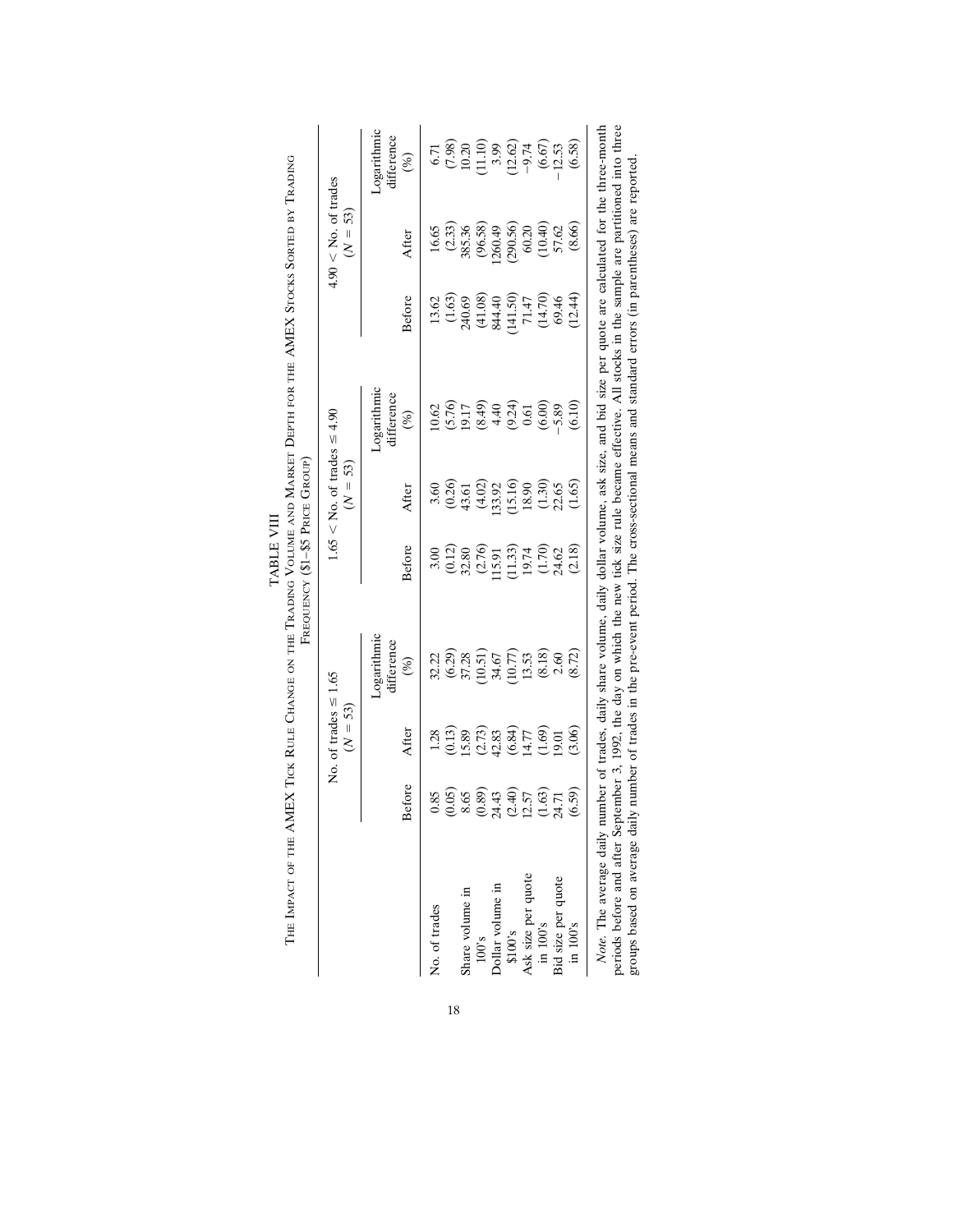market share volume relative to the daily average total volume. To address a potential endogeneity problem, all explantory variables are limited to pre-event period data. The endogeneity problem may arise because the reduction in tick size may affect the explanatory variables as well. Since the distribution of the number of trades and the fraction of primary market volume are skewed, these variables are log-transformed.

The selection of explanatory variables is motivated by Harris (1994).<sup>12</sup> As shown earlier, the  $\frac{1}{2}$  minimum price variation is more likely to bind actively traded stocks than infrequently traded ones. Similarly, it is more likely to bind low-priced stocks than high-priced stocks because a lower priced stock has a larger "effective" tick size. The fraction of primary market volume measures the degree of competition between the primary exchange (i.e., AMEX) and regional exchanges. We expect that the minimum price variation would be a more binding constraint for stocks traded in a more competitive environment. In brief, we predict that stocks with greater trading activity, lower prices, and greater competition from the regional exchanges are likely to experience greater spread reductions, a greater increase in the  $\frac{1}{46}$  usage and a greater decrease in the  $\frac{1}{88}$  usage.

Table IX displays results that are consistent with the above predictions. In the first regression, the dependent variable is the difference in the spread (in cents) between the pre- and post-event periods. The estimated coefficients (*t*-stat.) of the three explanatory variables, log(NTrade), AvePrice, and  $log(Primary)$ , are  $-0.78$  ( $-4.4$ ), 0.49 (3.2), and 3.04 (2.0), respectively. All three coefficients are significant at the 5% level and their signs are consistent with the predictions. The adjusted  $R^2$  is 0.27. The results are similar when we use the percentage change in the spread, the difference in the effective spread, and the percentage change in the effective spread. When we use the difference in the  $\frac{4}{8}$  (or  $\frac{4}{16}$ ) usage frequency as the dependent variable, the regression results show that both the number of trades and the average price are significant at the 5% level and their signs are as expected. The sign of the fraction of primary market volume is as expected, although the coefficient estimate is not statistically significant. Specifically, for the  $\frac{4}{16}$  usage frequency, the estimated coefficients (*t*-stat.) for the three explanatory variables are  $11.86 (9.7)$ ,  $-4.05 (-3.8)$ , and  $-10.70$  $(-1.0)$ , respectively. The adjusted  $R^2$  is 0.54.<sup>13</sup>

 $12$  We also experimented with several other independent variables including the weekly return standard deviation, average daily market value of the outstanding shares, and average daily primary market volume. These variables are either insignificant or highly correlated with one of the three variables used.

<sup>13</sup> We also considered differences in the trading volume, the bid and ask quantities as dependent variables. In general, the estimated coefficients were insignificant and the adjusted  $R<sup>2</sup>$ 's were low. This evidence is consistent with our previous result that changes in trading volume and market depth are insignificantly affected by the tick-size change. To conserve space, these results are not reported in Table IX.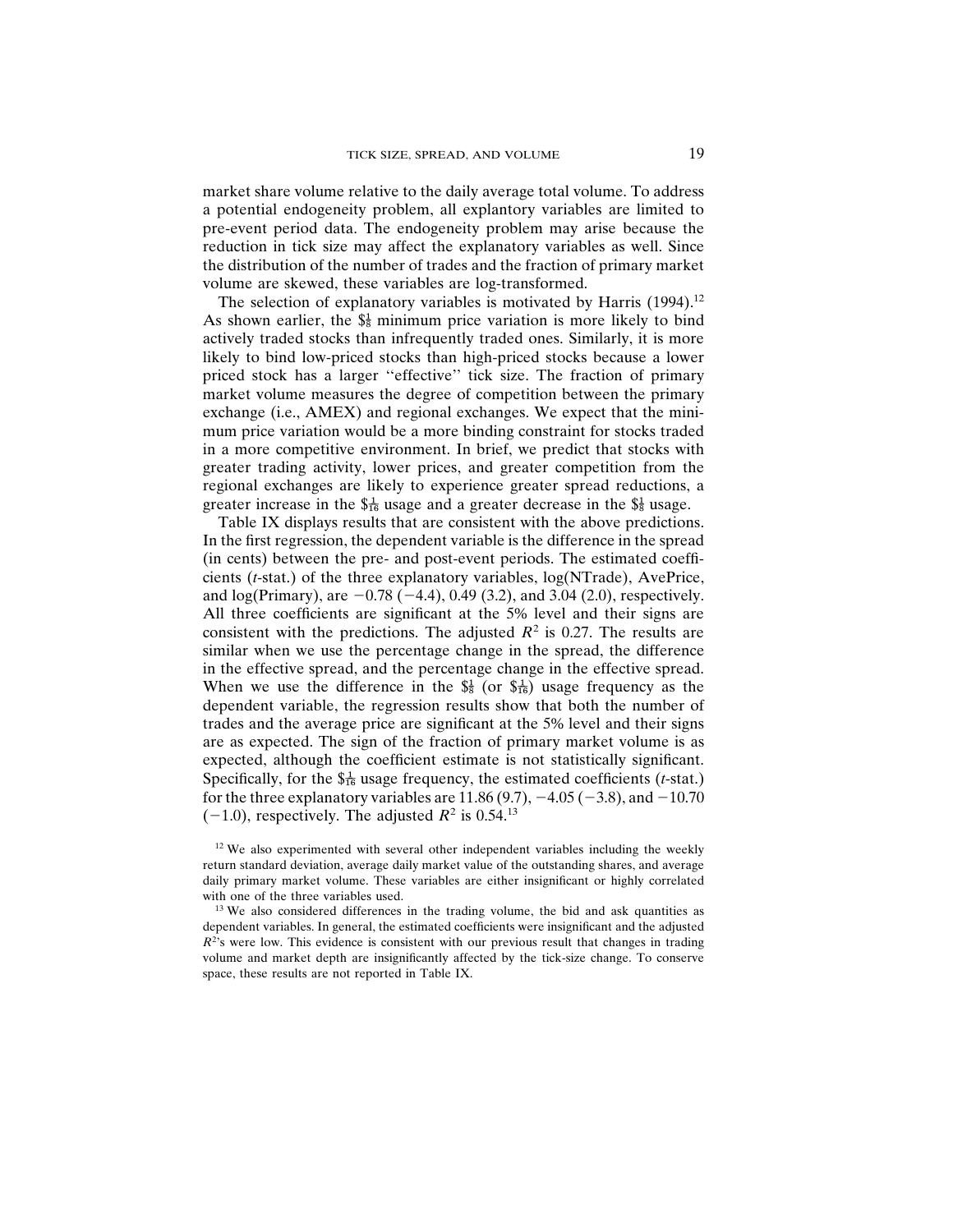### 20 AHN, CAO, AND CHOE

| Dependent                        |           |           |           |           |            |
|----------------------------------|-----------|-----------|-----------|-----------|------------|
| Variable $(Y)$                   | $\alpha$  | $\beta_1$ | $\beta_2$ | $\beta_3$ | Adj. $R^2$ |
| $(1)$ QSprDiff                   | $-1.94$   | $-0.78$   | 0.49      | 3.04      |            |
|                                  | $(-3.60)$ | $(-4.36)$ | (3.15)    | (2.00)    | .27        |
| (2) QSprRatio                    | $-9.44$   | $-6.15$   | 2.96      | 14.31     |            |
|                                  | $(-3.12)$ | $(-6.16)$ | (3.39)    | (1.68)    | .37        |
| $(3)$ ESprDiff                   | $-0.20$   | $-0.61$   | 0.30      | 7.84      |            |
|                                  | $(-0.21)$ | $(-1.96)$ | (1.08)    | (2.92)    | .16        |
| (4) ESprRatio                    | $-0.30$   | $-8.52$   | 3.76      | 40.08     |            |
|                                  | $(-0.04)$ | $(-3.62)$ | (1.82)    | (1.99)    | .21        |
| $(5)$ \$ $\frac{1}{16}$ FreqDiff | 6.74      | 11.86     | $-4.05$   | $-10.70$  |            |
|                                  | (1.81)    | (9.68)    | $(-3.77)$ | $(-1.02)$ | .54        |
| $(6)$ \$ $\frac{1}{8}$ FreqDiff  | 1.01      | $-10.97$  | 2.69      | 1.04      |            |
|                                  | (0.23)    | $(-7.67)$ | (2.15)    | (0.09)    | .40        |

TABLE IX CROSS-SECTIONAL REGRESSIONS OF THE CHANGES IN THE SPREAD, EFFECTIVE SPREAD, AND SPREAD FREQUENCIES ON VARIABLES REPRESENTING STOCK CHARACTERISTICS

*Note.* Six dependent variables are used separately in the regressions: (1) QSprDiff, the difference in the quoted spread; (2) QSprRatio, the percentage change in the quoted spread; (3) ESprDiff, the difference in the effective spread; (4) ESprRatio, the percentage change in the effective spread; (5)  $\frac{1}{26}$  FreqDiff, the difference in the frequency of  $\frac{1}{16}$  spread; and (6)  $\frac{1}{8}$ FreqDiff, the difference in the frequency of  $\frac{2}{8}$  spread. The dependent variables are changes between the three-month period before September 3, 1992 and the three-month period after the date on which the new tick size rule became effective. Three independent variables are used in each regression: (1) log(NTrade), the log of the average daily number of trades; (2) AvePrice, the average stock price; and (3) log(Primary), the log of the fraction of average daily primary market share volume to the average daily consolidated share volume. All independent variables are calculated from the three-month period prior to September 3, 1992. The regression coefficients and their *t*-statistics (in parentheses) are reported.

### E. *Discussion*

For actively traded stocks, the impact of the exchange rule change on the spread and usage frequencies of  $\frac{1}{46}$  and  $\frac{1}{8}$  are generally consistent with Harris' (1994) prediction. The magnitudes of the changes in these variables, however, are smaller than Harris predicted. Furthermore, the absence of significant increase in trading volume and significant decrease in market depth is at variance with Harris' prediction. There is a possible explanation for this discrepancy. Harris' work is based on a cross-sectional interpolation technique which predicts the unobserved  $\frac{1}{6}$  spread frequency from the other observed spread (i.e., multiples of  $\frac{1}{8}$ ) frequencies. Although this is a reasonable technique given that minimum price variation does not change in his sample, there is no guarantee that the cross-sectional interpolation is flawless. As Harris points out, his predictions are based on two important assumptions: (1) price level is the only factor that causes the ''relative''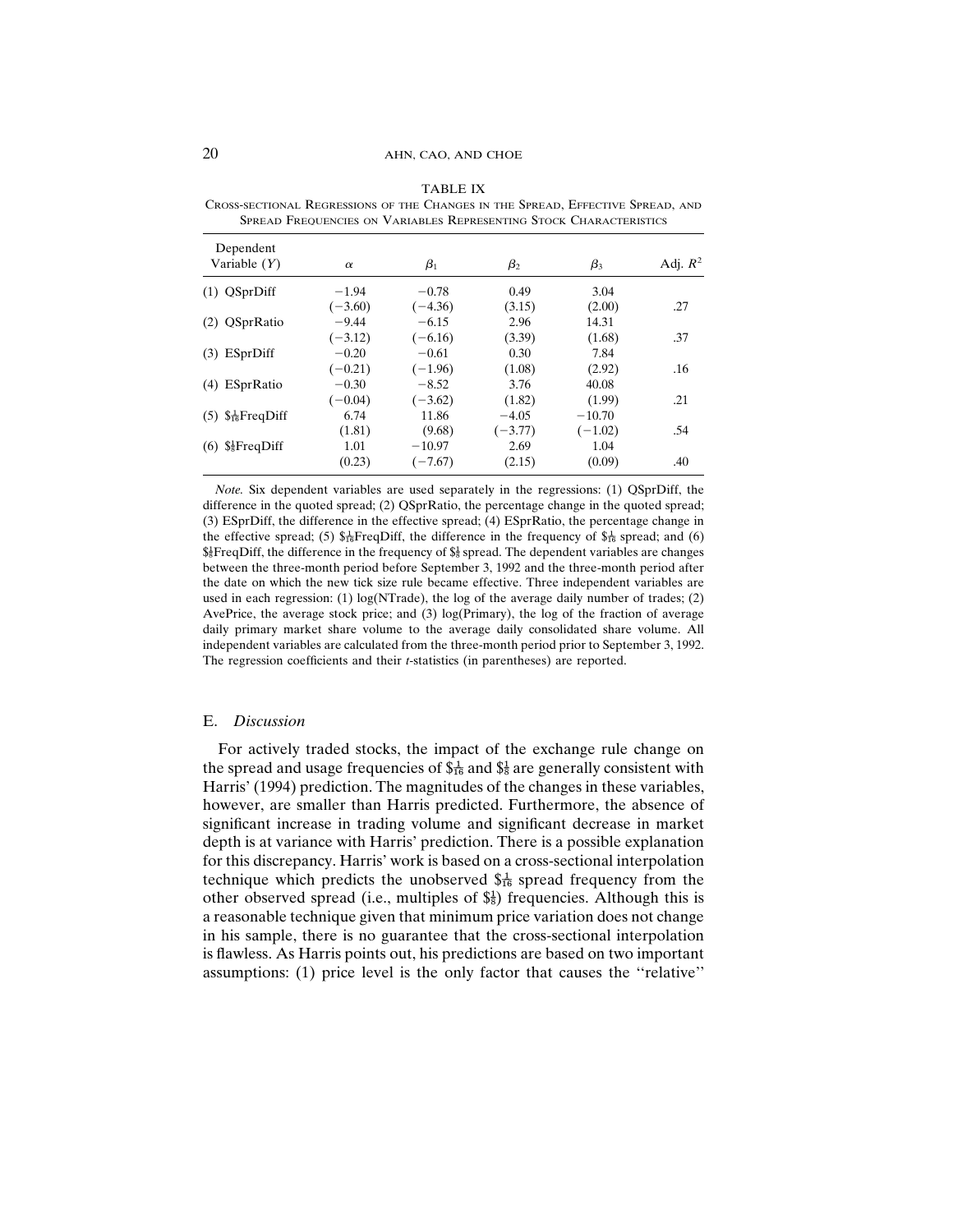tick size to change and (2) price level determines market quality exclusively through its impact on the minimum price variation. As Harris cautions (p. 176), ''If price level affects market quality through other mechanisms, the interpretations in this study would be suspect. The interpretations also would be suspect if price level is correlated with omitted variables that affect market quality.''

#### F. *Welfare Implications*

Based on the estimates of the effective spread per share, we calculate the estimated transaction costs paid by investors. Since trading volume is dominated by the stocks in the most actively traded group, we focus on these. From Table VI, the effective spread is 10.64 cents for stocks in the most active group during the three-month post-event period. The average daily share volume is 38,536 shares (Table VIII). Thus, the total transaction costs paid by investors are about \$13.7 million (\$0.1064 spread  $\times$  38,536 shares  $\times$  63 trading days  $\times$  53 stocks).<sup>14</sup>

The reduction in the effective spread from the pre-event to the postevent period is 2.46 cents per share (from 13.10 to 10.64 cents) for the most actively traded stocks (Table VI). Assuming that the same number of shares would have been traded during the post-event three-month period without a reduction in tick size, the savings in transaction costs is about \$3.2 million (\$0.0246 spread change  $\times$  38,536 shares  $\times$  63 trading days  $\times$  53 stocks). The annualized savings for these 53 actively traded stocks would be about \$12.8 million, or 20 percent of the total transaction costs. Because there is no significant increase in trading volume generated by the smaller tick, the reduction in the effective spread following the new tick-size rule implies that there is a wealth transfer from market makers to investors.15 Since our calculation is for low-price AMEX stocks only, savings in transaction costs would be much larger if we included the NYSE and AMEX stocks with prices of \$5 or more, provided that a similar reduction in the effective spread of these stocks would ensue.

### 5. CONCLUSION

This paper examines the impact of the change in the minimum price variation on transaction costs, trading volume and market depth. We focus on AMEX stocks traded at prices between \$1 and \$5 affected by the new

<sup>&</sup>lt;sup>14</sup> There are 63 valid trading days in the three-month period.

<sup>&</sup>lt;sup>15</sup> We also examined whether the fraction of share volume generated from the primary market to total share volume changed in response to the tick-size change. We failed to find a significant change.